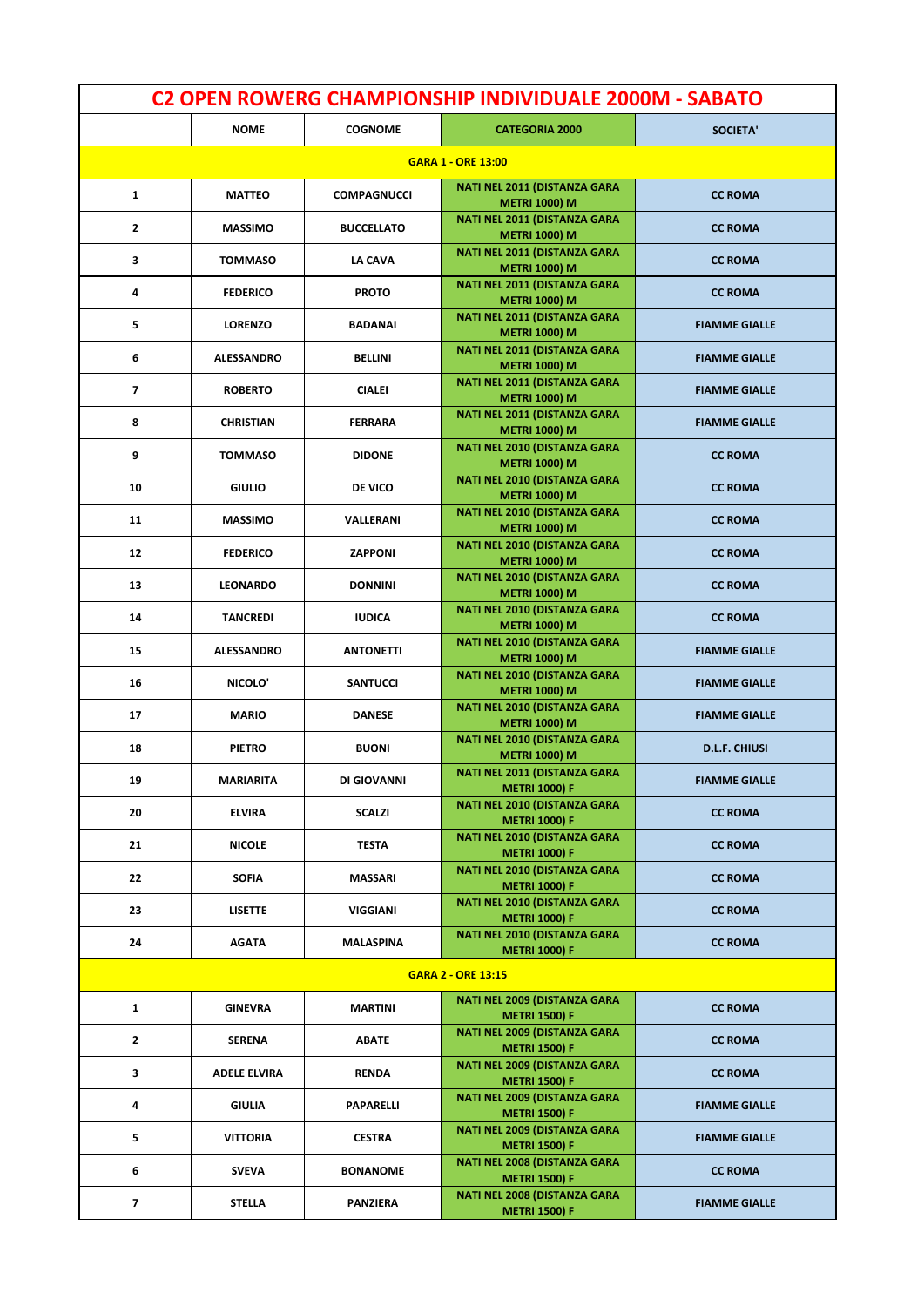| 8                         | <b>CHIARA LUNA</b>                 | <b>CANCIANI</b>    | <b>NATI NEL 2008 (DISTANZA GARA</b><br><b>METRI 1500) F</b> | <b>FIAMME GIALLE</b>               |  |
|---------------------------|------------------------------------|--------------------|-------------------------------------------------------------|------------------------------------|--|
| 9                         | <b>ROBERTA</b>                     | <b>ROMANI</b>      | <b>NATI NEL 2008 (DISTANZA GARA</b><br><b>METRI 1500) F</b> | <b>FIAMME GIALLE</b>               |  |
| 10                        | MAURA                              | <b>PAOLETTI</b>    | NATI NEL 2008 (DISTANZA GARA<br><b>METRI 1500) F</b>        | <b>FIAMME GIALLE</b>               |  |
| 11                        | <b>LUDOVICA</b>                    | <b>TROTTA</b>      | <b>NATI NEL 2008 (DISTANZA GARA</b><br><b>METRI 1500) F</b> | <b>FIAMME GIALLE</b>               |  |
| 12                        | <b>ASIA</b>                        | <b>RIGLIACO</b>    | NATI NEL 2008 (DISTANZA GARA<br><b>METRI 1500) F</b>        | <b>FIAMME GIALLE</b>               |  |
|                           |                                    |                    | <b>GARA 3 - ORE 13:30</b>                                   |                                    |  |
| 1                         | <b>PIETRO</b>                      | <b>BECCALI</b>     | <b>NATI NEL 2009 (DISTANZA GARA</b><br><b>METRI 1500) M</b> | <b>CC ROMA</b>                     |  |
| $\mathbf{z}$              | <b>TOMMASO</b>                     | <b>COSENZA</b>     | <b>NATI NEL 2009 (DISTANZA GARA</b><br><b>METRI 1500) M</b> | <b>CC ROMA</b>                     |  |
| 3                         | <b>MAURIZIO</b>                    | <b>SACCHI</b>      | <b>NATI NEL 2009 (DISTANZA GARA</b><br><b>METRI 1500) M</b> | <b>CC ROMA</b>                     |  |
| 4                         | <b>SAMUELE</b>                     | <b>CESARATTO</b>   | <b>NATI NEL 2009 (DISTANZA GARA</b><br><b>METRI 1500) M</b> | <b>CC ROMA</b>                     |  |
| 5                         | <b>NICCOLÒ</b>                     | MILANI             | <b>NATI NEL 2009 (DISTANZA GARA</b><br><b>METRI 1500) M</b> | <b>CC ROMA</b>                     |  |
| 6                         | <b>FILIPPO</b>                     | <b>FRACASSI</b>    | <b>NATI NEL 2009 (DISTANZA GARA</b><br><b>METRI 1500) M</b> | <b>CC ROMA</b>                     |  |
| $\overline{\phantom{a}}$  | <b>LEONARDO</b>                    | <b>IACOVACCI</b>   | <b>NATI NEL 2009 (DISTANZA GARA</b><br><b>METRI 1500) M</b> | <b>FIAMME GIALLE</b>               |  |
| 8                         | <b>EMANUELE</b><br><b>MARCELLO</b> | DI MAGGIO          | <b>NATI NEL 2009 (DISTANZA GARA</b><br><b>METRI 1500) M</b> | <b>FIAMME GIALLE</b>               |  |
| 9                         | <b>DAVIDE</b>                      | <b>BISCARO</b>     | <b>NATI NEL 2009 (DISTANZA GARA</b><br><b>METRI 1500) M</b> | <b>FIAMME GIALLE</b>               |  |
| 10                        | <b>VALERIO MARIA</b>               | <b>BIANCHI</b>     | <b>NATI NEL 2009 (DISTANZA GARA</b><br><b>METRI 1500) M</b> | <b>CANOTTIERI ANIENE</b>           |  |
| <b>GARA 4 - ORE 13:45</b> |                                    |                    |                                                             |                                    |  |
| $\mathbf{1}$              | <b>TOBIA</b>                       | <b>PAOLILLO</b>    | <b>NATI NEL 2008 (DISTANZA GARA</b><br><b>METRI 1500) M</b> | <b>CC ROMA</b>                     |  |
| $\mathbf{z}$              | <b>RICCARDO</b>                    | <b>SASSARA</b>     | <b>NATI NEL 2008 (DISTANZA GARA</b><br><b>METRI 1500) M</b> | <b>CC ROMA</b>                     |  |
| 3                         | <b>ALESSANDRO</b>                  | <b>ESIBINI</b>     | <b>NATI NEL 2008 (DISTANZA GARA</b><br><b>METRI 1500) M</b> | <b>CC ROMA</b>                     |  |
| 4                         | <b>GIANMARCO</b>                   | <b>CRISTILLI</b>   | NATI NEL 2008 (DISTANZA GARA<br><b>METRI 1500) M</b>        | <b>CC ROMA</b>                     |  |
| 5.                        | JOSÈ                               | RABENA             | <b>NATI NEL 2008 (DISTANZA GARA</b><br><b>METRI 1500) M</b> | <b>CC ROMA</b>                     |  |
| 6                         | <b>BRANDO</b>                      | <b>AIELLI</b>      | <b>NATI NEL 2008 (DISTANZA GARA</b><br><b>METRI 1500) M</b> | <b>CC ROMA</b>                     |  |
| 7                         | <b>CRISTIAN</b>                    | <b>RIGONI</b>      | <b>NATI NEL 2008 (DISTANZA GARA</b><br><b>METRI 1500) M</b> | <b>FIAMME GIALLE</b>               |  |
| 8                         | <b>CHRISTIAN</b>                   | <b>CANDIDO</b>     | <b>NATI NEL 2008 (DISTANZA GARA</b><br><b>METRI 1500) M</b> | <b>FIAMME GIALLE</b>               |  |
| 9                         | <b>RICCARDO</b>                    | <b>MICCINILLI</b>  | <b>NATI NEL 2008 (DISTANZA GARA</b><br><b>METRI 1500) M</b> | <b>FIAMME GIALLE</b>               |  |
| 10                        | <b>MANUEL</b>                      | <b>IMPERATO</b>    | <b>NATI NEL 2008 (DISTANZA GARA</b><br><b>METRI 1500) M</b> | <b>FIAMME GIALLE</b>               |  |
| 11                        | <b>MICHAEL</b>                     | PANZIERA           | <b>NATI NEL 2008 (DISTANZA GARA</b><br><b>METRI 1500) M</b> | <b>FIAMME GIALLE</b>               |  |
| 12                        | <b>MATTEO</b>                      | <b>DE ANGELIS</b>  | <b>NATI NEL 2008 (DISTANZA GARA</b><br><b>METRI 1500) M</b> | <b>FIAMME GIALLE</b>               |  |
| 13                        | <b>THOMAS</b>                      | <b>CAPPONI</b>     | NATI NEL 2008 (DISTANZA GARA<br><b>METRI 1500) M</b>        | <b>FIAMME GIALLE</b>               |  |
| 14                        | <b>DIEGO</b>                       | <b>SANDON</b>      | <b>NATI NEL 2008 (DISTANZA GARA</b><br><b>METRI 1500) M</b> | <b>FIAMME GIALLE</b>               |  |
| 15                        | <b>RICCARDO</b>                    | <b>ALBIONE</b>     | <b>NATI NEL 2008 (DISTANZA GARA</b><br><b>METRI 1500) M</b> | <b>FIAMME GIALLE</b>               |  |
| 16                        | <b>FRANCESCO</b>                   | STEFANELLI         | <b>NATI NEL 2008 (DISTANZA GARA</b><br><b>METRI 1500) M</b> | <b>FIAMME GIALLE</b>               |  |
| 17                        | <b>LUCA</b>                        | <b>SANTORIELLO</b> | NATI NEL 2008 (DISTANZA GARA<br><b>METRI 1500) M</b>        | <b>FIAMME GIALLE</b>               |  |
| 18                        | JAMIE                              | <b>RIMMER</b>      | <b>NATI NEL 2008 (DISTANZA GARA</b><br><b>METRI 1500) M</b> | <b>BRITISH ROWING - TEAM KEANE</b> |  |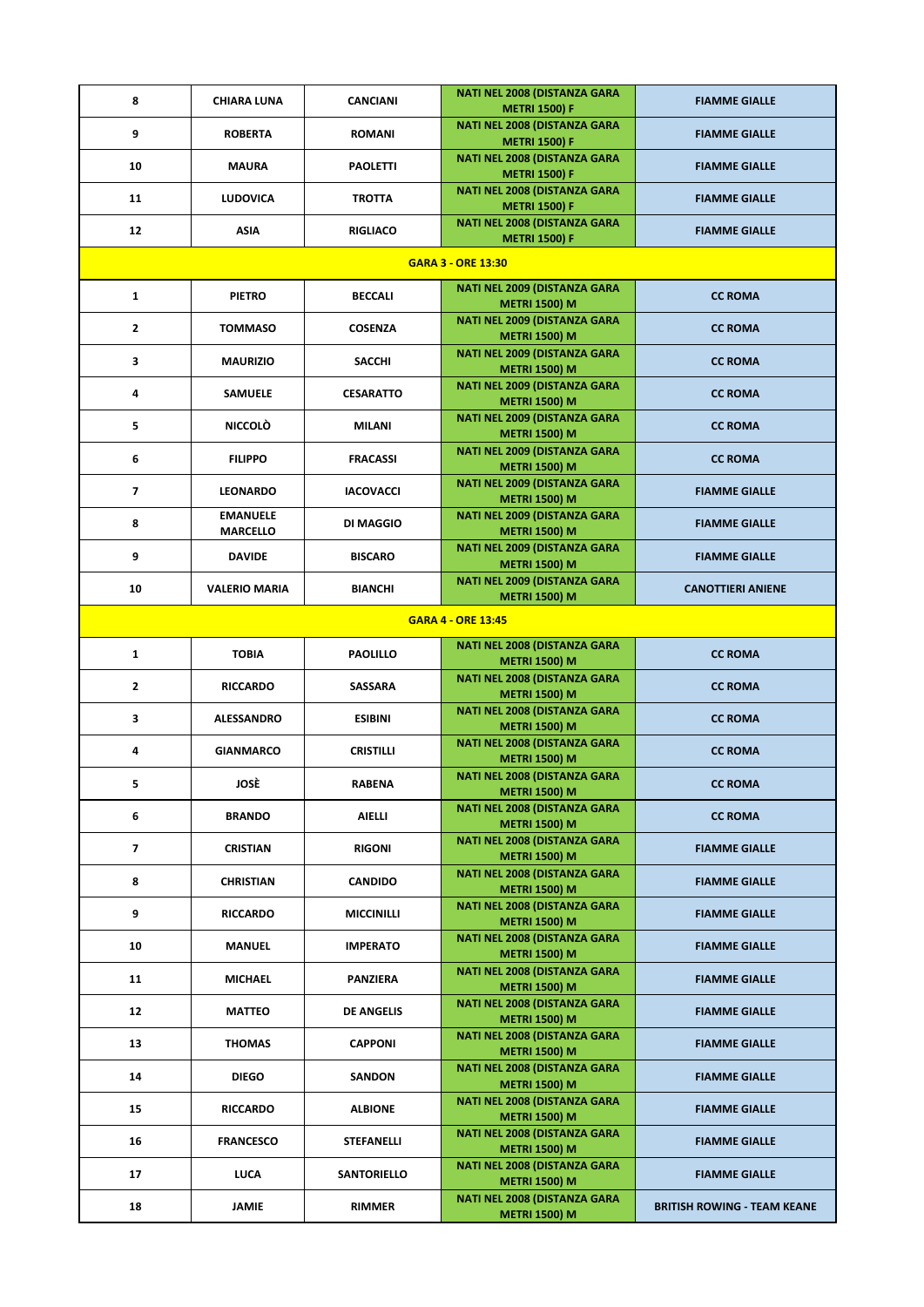| 19                                | <b>MATTEO</b>                            | <b>APOLLONI</b>    | NATI NEL 2008 (DISTANZA GARA<br><b>METRI 1500) M</b> | <b>CANOTTIERI ANIENE</b> |  |
|-----------------------------------|------------------------------------------|--------------------|------------------------------------------------------|--------------------------|--|
|                                   |                                          |                    | STAFFETTE UNDER 14 M/F - ORE 14:00                   |                          |  |
| <b>PREMIAZIONI UNDER 14 14:15</b> |                                          |                    |                                                      |                          |  |
| <b>GARA 6 - ORE 14:25</b>         |                                          |                    |                                                      |                          |  |
| $\mathbf{1}$                      | <b>CAROLINA</b>                          | <b>CC ROMA</b>     |                                                      |                          |  |
| $\mathbf{2}$                      | <b>GIORDANA</b>                          | <b>MESCHINI</b>    | 14-16F                                               | <b>CC ROMA</b>           |  |
| 3                                 | <b>SANDRA</b>                            | <b>COMPAGNUCCI</b> | 14-16F                                               | <b>CC ROMA</b>           |  |
| 4                                 | <b>MARGHERITA</b>                        | <b>AMATO</b>       | 14-16F                                               | <b>TIRRENIA TODARO</b>   |  |
| 5                                 | <b>MARGHERITA</b>                        | <b>VIETRI</b>      | 14-16F                                               | <b>CC ROMA</b>           |  |
| 6                                 | <b>SILVIA</b>                            | DE MATTEIS         | 19-29F                                               | <b>TIRRENIA TODARO</b>   |  |
| $\overline{\phantom{a}}$          | <b>MERCEDES</b>                          | <b>NARDONE</b>     | 19-29F                                               | <b>CC ROMA</b>           |  |
| 8                                 | <b>GIULIA</b>                            | ZAPPACOSTA         | 30-39 PL F                                           | <b>HEAVEN</b>            |  |
| 9                                 | LAURA                                    | <b>GHIOLDI</b>     | 30-39 PL F                                           | <b>CC ROMA</b>           |  |
| 10                                | <b>ILARIA</b>                            | <b>SCLAFANI</b>    | 30-39F                                               | <b>C.C. PELORO</b>       |  |
| 11                                | <b>ILARIA</b><br><b>VITALE</b><br>30-39F |                    | <b>IPPOCAMPO</b>                                     |                          |  |
|                                   |                                          |                    | <b>GARA 7 - ORE 14:40</b>                            |                          |  |
| $\mathbf{1}$                      | <b>FILIPPO</b>                           | <b>ANGELLA</b>     | 14-16M                                               | <b>TIRRENIA TODARO</b>   |  |
| $\mathbf{2}$                      | <b>GIACOMO</b>                           | <b>BIANCHI</b>     | 14-16M                                               | <b>TIRRENIA TODARO</b>   |  |
| 3                                 | <b>LEONARDO</b>                          | <b>FERRERI</b>     | 14-16M                                               | <b>CCROMA</b>            |  |
| 4                                 | <b>DANIELE</b>                           | <b>FANELLI</b>     | 14-16M                                               | <b>TIRRENIA TODARO</b>   |  |
| 5                                 | <b>MICHELE</b>                           | ENA                | 14-16M                                               | <b>TIRRENIA TODARO</b>   |  |
| 6                                 | ALESSANDRO                               | <b>LEONORI</b>     | 14-16M                                               | TIRRENIA TODARO          |  |
| 7                                 | <b>EUGENIO</b>                           | PASQUAZI           | 14-16M                                               | <b>CC ROMA</b>           |  |
| 8                                 | <b>PIETRO</b>                            | <b>NARDI</b>       | 14-16M                                               | <b>CC ROMA</b>           |  |
| 9                                 | <b>TIZIANO</b>                           | SINISCALCHI        | 14-16M                                               | <b>CC ROMA</b>           |  |
| 10                                | <b>EDOARDO</b>                           | <b>MIRO</b>        | 14-16M                                               | <b>TIRRENIA TODARO</b>   |  |
| 11                                | <b>MASSIMILIANO</b>                      | <b>CRISTILLI</b>   | 14-16M                                               | <b>CC ROMA</b>           |  |
| 12                                | <b>GIOVANNI</b>                          | <b>ATTANASIO</b>   | 14-16M                                               | <b>CC ROMA</b>           |  |
| 13                                | <b>ALESSANDRO</b>                        | <b>RUOTOLO</b>     | 17-18M                                               | <b>TIRRENIA TODARO</b>   |  |
| 14                                | <b>VIRGILIO</b>                          | <b>SORRENTINO</b>  | 17-18M                                               | <b>TIRRENIA TODARO</b>   |  |
| 15                                | <b>TOMMASO</b>                           | <b>INGALLINA</b>   | 17-18M                                               | <b>TIRRENIA TODARO</b>   |  |
| 16                                | <b>ANTONIO</b>                           | <b>CEFALY</b>      | 17-18M                                               | <b>CC ROMA</b>           |  |
| 17                                | <b>ELIO</b>                              | DI ZENOBIO         | 17-18M                                               | <b>CC ROMA</b>           |  |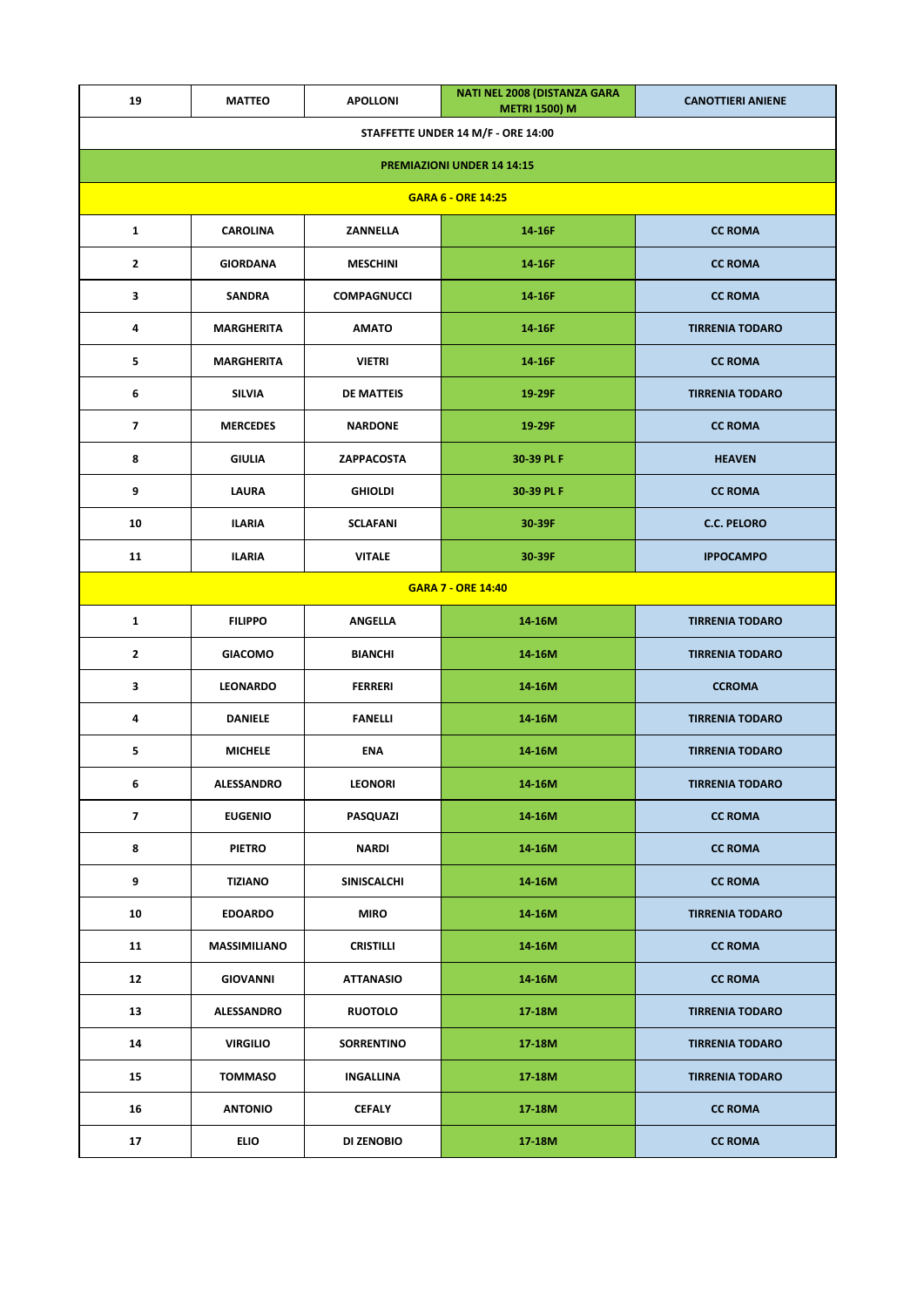| <b>GARA 8 - ORE 15:00</b> |                         |                      |                           |                                                    |
|---------------------------|-------------------------|----------------------|---------------------------|----------------------------------------------------|
| $\mathbf{1}$              | <b>GIOVANNA</b>         | <b>CARDILLO</b>      | 40-49F                    | <b>IPPOCAMPO</b>                                   |
| $\mathbf{2}$              | <b>ANTONELLA</b>        | <b>VENTURA</b>       | 40-49F                    | DUE PONTI SPORTING CLUB                            |
| 3                         | <b>TETYANA</b>          | <b>GYEROVKIEVINA</b> | 40-49F                    | <b>CC ROMA</b>                                     |
| 4                         | <b>OLGA</b>             | <b>MICOLITTI</b>     | 40-49 PL F                | <b>HEAVEN</b>                                      |
| 5                         | <b>LUISA</b>            | <b>MARSONER</b>      | 40-49 PL F                | <b>HEAVEN</b>                                      |
| 6                         | <b>MICHELA</b>          | <b>GIANSANTE</b>     | 50-54F                    | <b>CC SATURNIA</b>                                 |
| $\overline{\phantom{a}}$  | <b>PAOLA</b>            | <b>BARUCHELLI</b>    | 50-54F                    | <b>PROSPORT TRENTO</b>                             |
| 8                         | <b>MARIA ELISABETTA</b> | <b>MALGIERI</b>      | 50-54F                    | <b>HEAVEN</b>                                      |
| 9                         | <b>LUCIA</b>            | <b>GALASSI</b>       | 50-54F                    | <b>C2 TEAM ITALY</b>                               |
| 10                        | <b>MARIKO</b>           | SHIKAKURA            | 50-54 PL F                | <b>HEAVEN</b>                                      |
| 11                        | <b>MONICA</b>           | <b>ANTONIETTI</b>    | 50-54 PL F                | <b>CC3PONTI</b>                                    |
| 12                        | <b>RAFFAELLA</b>        | <b>AMICONE</b>       | 50-54 PL F                | <b>CROSSFIT MOS</b>                                |
| 13                        | <b>VALENTINA</b>        | <b>QUARANTA</b>      | 50-54 PL F                | DUE PONTI SPORTING CLUB                            |
| 14                        | <b>SIMONA</b>           | <b>MARIANTONI</b>    | 50-54 PL F                | <b>CC3PONTI</b>                                    |
| 15                        | <b>SUSANNA</b>          | <b>MOROLI</b>        | 50-54 PL F                | DUE PONTI SPORTING CLUB                            |
| 16                        | <b>GIULIA</b>           | <b>LA NEVE</b>       | PR3F                      | <b>ASD THE CORE CANOTTAGGIO</b><br><b>SABAUDIA</b> |
| 17                        | <b>MARTA</b>            | <b>PICCININNO</b>    | <b>PR3IIF</b>             | <b>CANOTTIERI IRNO</b>                             |
|                           |                         |                      |                           |                                                    |
|                           |                         |                      |                           |                                                    |
|                           |                         |                      |                           |                                                    |
|                           |                         |                      | <b>GARA 9 - ORE 15:15</b> |                                                    |
| $\mathbf{1}$              | <b>ZSOLT</b>            | <b>DARVAS</b>        | 50-54 PL M                | MAGYAR TESTGYAKORLÓK KÖRE BUDAPEST                 |
| $\mathbf{2}$              | <b>MASSIMILIANO</b>     | <b>GUIDI</b>         | 50-54 PL M                | <b>ROMAN SPORT CITY POMEZIA</b>                    |
| 3                         | <b>MARCO</b>            | SETTIMI              | 50-54M                    | DUE PONTI SPORTING CLUB                            |
| 4                         | <b>SALVATORE</b>        | DI DIO               | 50-54M                    | <b>ROWING TEAM CATANIA</b>                         |
| 5                         | <b>ALESSANDRO</b>       | <b>BLASI</b>         | 55-59 PL M                | <b>ROWING4US</b>                                   |
| 6                         | <b>CARLO</b>            | LANZARONI            | 55-59 PL M                | <b>ROWING4US</b>                                   |
| $\overline{\phantom{a}}$  | <b>FABIO</b>            | <b>CETTI</b>         | 55-59 PL M                | <b>ROWING POMEZIA</b>                              |
| 8                         | <b>GIANCARLO</b>        | <b>ROSSI</b>         | 55-59 PL M                | <b>PROSPORT TRENTO</b>                             |
| 9                         | <b>FRANCESCO</b>        | <b>VENUTI</b>        | 55-59 PL M                | <b>SPORTINSIEME ASD</b>                            |
| 10                        | <b>MAURO</b>            | <b>AINZU</b>         | 55-59 PL M                | <b>CC3PONTI</b>                                    |
| 11                        | <b>WIECHER</b>          | <b>DALSEM</b>        | 55-59M                    | <b>SFC KAMPEN</b>                                  |
| 12                        | <b>CRISTOFORO</b>       | <b>CAPRIGLIONE</b>   | 55-59M                    | DUE PONTI SPORTING CLUB                            |
| 13                        | LUIGI                   | <b>ROMEO</b>         | 55-59M                    | DUE PONTI SPORTING CLUB                            |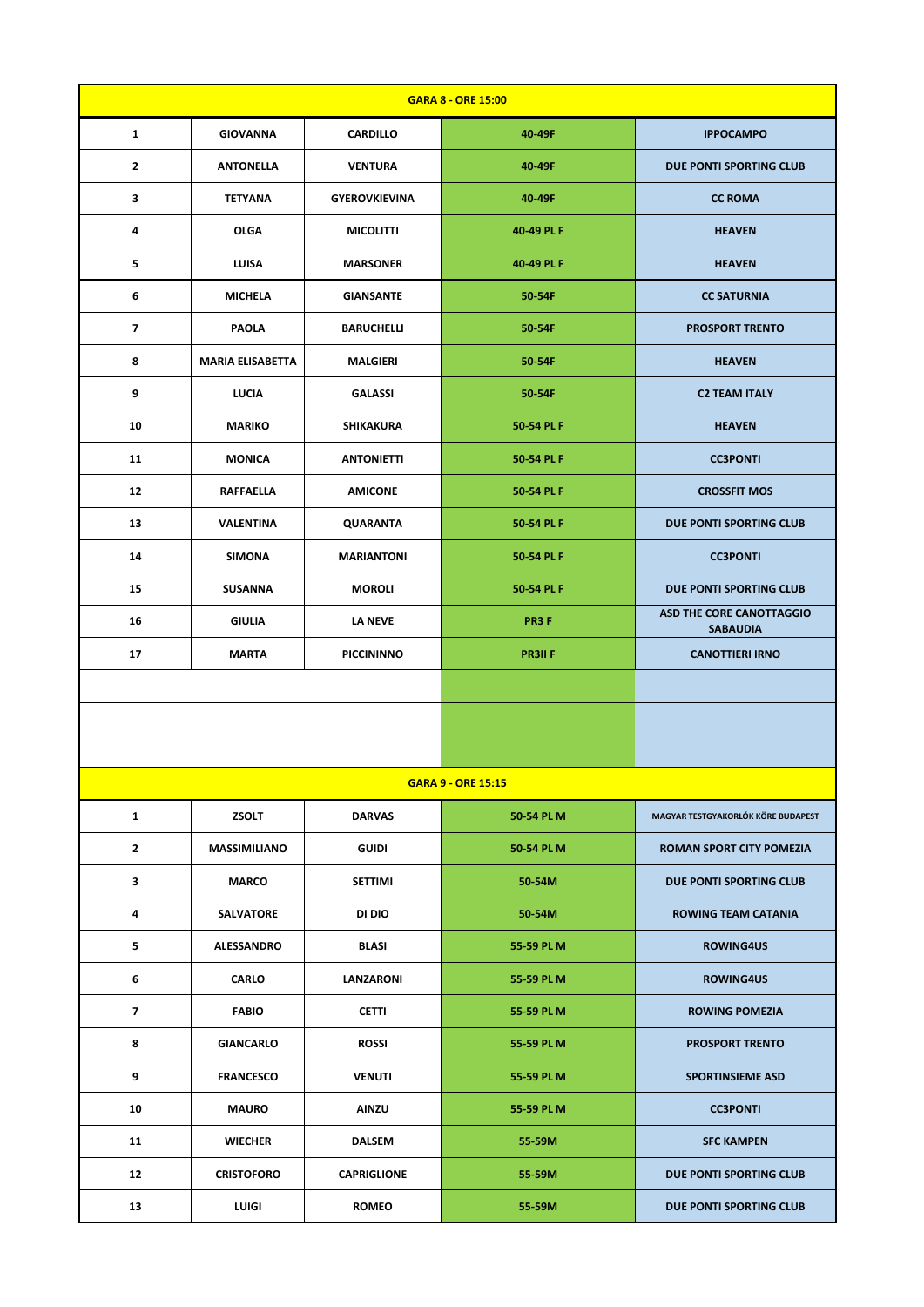| 14                       | <b>FRANCESCO</b>    | <b>RENZI</b>      | 55-59M                     | <b>CC ROMA</b>                        |
|--------------------------|---------------------|-------------------|----------------------------|---------------------------------------|
| 15                       | <b>PAOLO</b>        | <b>FABRIZI</b>    | 55-59M                     | <b>CC ROMA</b>                        |
| 16                       | <b>SALVATORE</b>    | <b>DOMINA</b>     | 55-59M                     | <b>IPPOCAMPO</b>                      |
| 17                       | <b>ALESSIO</b>      | <b>CARLETTI</b>   | 55-59 M                    | <b>ITALIANA FITNESS</b>               |
| 18                       | <b>CARMELO</b>      | <b>BARCELLA</b>   | PR1 M                      | <b>ROWING TEAM CATANIA</b>            |
| 19                       | <b>MICHELE</b>      | DI DIO            | PR <sub>2</sub> M          | <b>ROWING TEAM CATANIA</b>            |
| 20                       | <b>GABRIELE</b>     | DI DIO            | PR3 M                      | <b>ROWING TEAM CATANIA</b>            |
| 21                       | LUCA                | <b>AGOLETTO</b>   | PR3 M                      | <b>CCANIENE</b>                       |
| 22                       | <b>ELIO</b>         | <b>PICCININNO</b> | <b>PR3II M</b>             | <b>CANOTTIERI IRNO</b>                |
| 23                       | <b>DANIELE</b>      | <b>ROSANO</b>     | 50-54M                     | <b>INDIVIDUALE</b>                    |
|                          |                     |                   | <b>GARA 10 - ORE 15:50</b> |                                       |
| $\mathbf{1}$             | <b>PAOLA</b>        | <b>DURASTANTE</b> | 55-59 PL F                 | DUE PONTI SPORTING CLUB               |
| $\overline{2}$           | <b>ASSIA</b>        | <b>ROSATI</b>     | 55-59 PL F                 | <b>CC ROMA</b>                        |
| 3                        | <b>ANNA</b>         | <b>ANDREUCCI</b>  | 55-59 PL F                 | <b>ITALIANA FITNESS</b>               |
| 4                        | <b>CRTISTIANA</b>   | <b>CENTANNI</b>   | 55-59F                     | DUE PONTI SPORTING CLUB               |
| 5                        | <b>CLAUDIA</b>      | <b>AVERSANO</b>   | 55-59F                     | <b>CC ROMA</b>                        |
| 6                        | <b>RITA</b>         | <b>GIRLANDO</b>   | 60-64 PL F                 | DUE PONTI SPORTING CLUB               |
| $\overline{\phantom{a}}$ | <b>LINA</b>         | <b>CIAVATTA</b>   | 60-64F                     | DUE PONTI SPORTING CLUB               |
| 8                        | <b>PATRIZIA</b>     | <b>INNOCENTI</b>  | 60-69F                     | <b>CC ROMA</b>                        |
| 9                        | <b>GIOVANNA</b>     | <b>VERDESI</b>    | 65-69 F                    | <b>CIRCOLO CANOTTIERI TEVERE REMO</b> |
| 10                       | <b>LUCILLA</b>      | PISANI            | 65-69 PL F                 | DUE PONTI SPORTING CLUB               |
| 11                       | <b>MARIA GRAZIA</b> | <b>BARBERI</b>    | 65-69 PL F                 | <b>CC3PONTI</b>                       |
| 12                       | <b>GABRIELLA</b>    | <b>ACCORSI</b>    | 75-79 PL F                 | <b>CC ROMA</b>                        |
|                          |                     |                   | <b>GARA 11 - ORE 16:05</b> |                                       |
| 1                        | <b>MAURIZIO</b>     | <b>MANCINI</b>    | 60-64 PL M                 | <b>HEAVEN</b>                         |
| $\mathbf{2}$             | <b>ROBERTO</b>      | DI LUZIO          | 60-64 PL M                 | <b>AZZURRA CIVITAVECCHIA</b>          |
| 3                        | <b>GIAMPIERO</b>    | SANTESARTI        | 60-64M                     | <b>INDIVIDUALE</b>                    |
| 4                        | <b>DAVIDE</b>       | <b>PICCIONI</b>   | 60-64M                     | ROMAN SPORT CITY POMEZIA              |
| 5                        | <b>MASSIMO</b>      | <b>GALLETTI</b>   | 60-64M                     | <b>HEAVEN</b>                         |
| 6                        | <b>MAURICIO</b>     | <b>MC LEOD</b>    | 60-64M                     | DUE PONTI SPORTING CLUB               |
| 7                        | <b>MARCO</b>        | <b>CARRADORI</b>  | 60-64M                     | DUE PONTI SPORTING CLUB               |
| 8                        | <b>STEFANO</b>      | <b>D'ACHILLE</b>  | 60-64M                     | DUE PONTI SPORTING CLUB               |
| 9                        | <b>ENRICO</b>       | <b>AGOLINI</b>    | 60-64M                     | <b>ROWING4US</b>                      |
| 10                       | <b>GIORGIO</b>      | <b>CALO</b>       | 60-64M                     | <b>CC ROMA</b>                        |
| 11                       | <b>PAOLO</b>        | PALOMBELLI        | 60-64M                     | <b>CC ROMA</b>                        |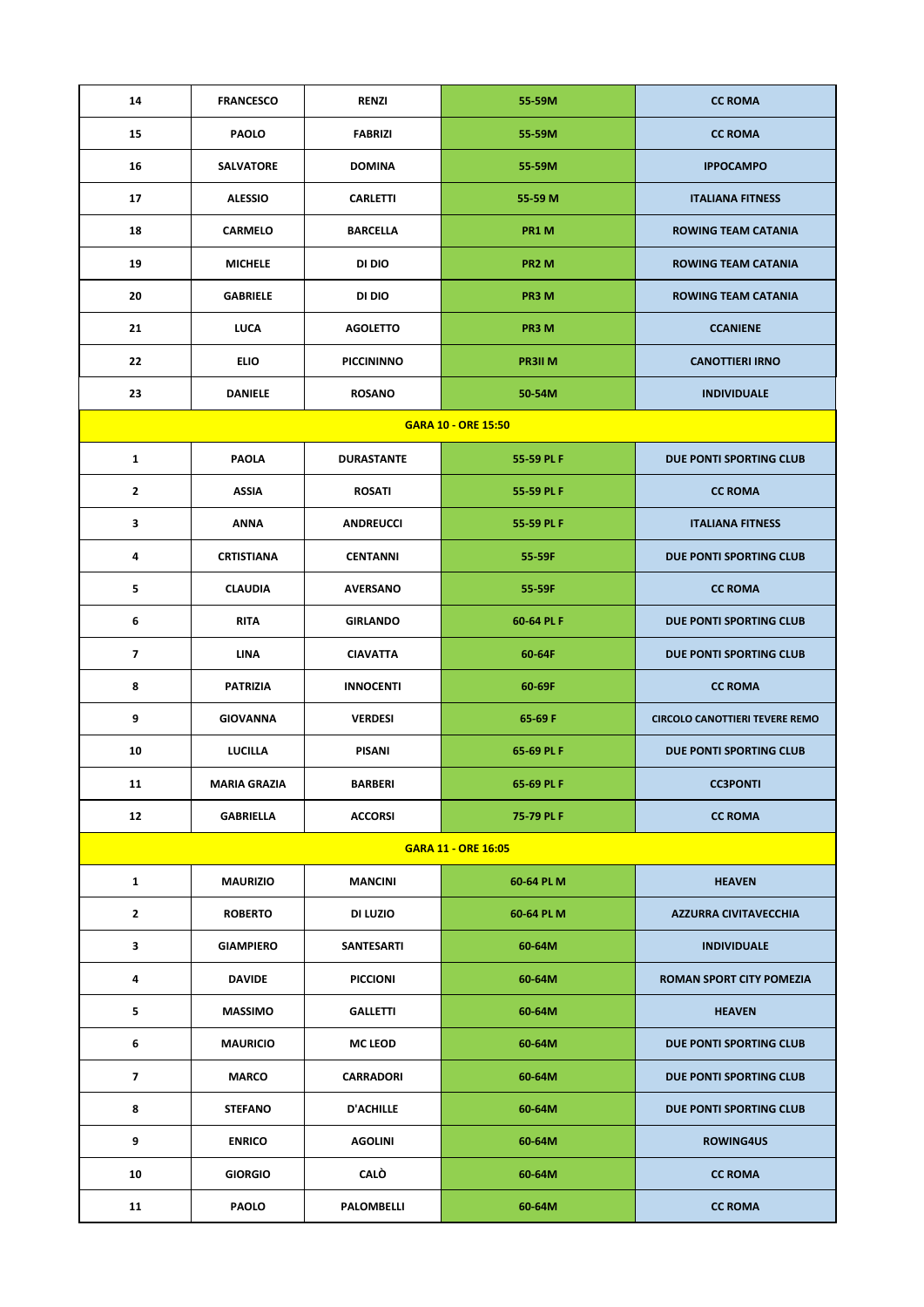| 12                       | <b>MASSIMO</b>         | <b>IACCARINI</b>    | 60-64M                     | <b>CC ROMA</b>             |
|--------------------------|------------------------|---------------------|----------------------------|----------------------------|
| 13                       | <b>DOMENICO</b>        | POLI                | 60-64M                     | <b>MASTERGIM</b>           |
| 14                       | <b>ROBERTO</b>         | <b>IORI</b>         | 60-64M                     | <b>CC3PONTI</b>            |
| 15                       | <b>STEFANO</b>         | <b>ROGO</b>         | 65-69 PL M                 | DUE PONTI SPORTING CLUB    |
| 16                       | <b>MARIO</b>           | <b>TUCCI</b>        | 65-69M                     | DUE PONTI SPORTING CLUB    |
| 17                       | <b>FRANCO</b>          | <b>VALTORTA</b>     | 65-69M                     | <b>PROSPORT TRENTO</b>     |
| 18                       | <b>ROBIN</b>           | <b>STERK</b>        | 70-74M                     | <b>NED</b>                 |
| 19                       | <b>RUGGERO</b>         | <b>AGOSTINELLI</b>  | 70-74M                     | <b>CC ROMA</b>             |
| 20                       | <b>STEFANO</b>         | <b>TODI</b>         | 75-79 PL M                 | DUE PONTI SPORTING CLUB    |
| 21                       | <b>RICCARDO</b>        | <b>MICOLITTI</b>    | 75-79M                     | <b>HEAVEN</b>              |
| 22                       | <b>ROBERTO</b>         | <b>MAURO</b>        | 75-79M                     | <b>CC ROMA</b>             |
|                          |                        |                     | <b>GARA 12 - ORE 16:20</b> |                            |
| $\mathbf{1}$             | <b>GABRILE</b>         | <b>MARTORELLI</b>   | 19-29 PL M                 | <b>HEAVEN</b>              |
| $\mathbf{2}$             | <b>CARLO SALVATORE</b> | <b>CAPIZZI</b>      | 19-29 PL M                 | <b>ROWING TEAM CATANIA</b> |
| $\mathbf{3}$             | <b>DOMENICO</b>        | <b>GRULLO</b>       | 19-29 PL M                 | <b>INDIVIDUALE</b>         |
| 4                        | <b>ALESSANDRO</b>      | <b>ANDREOLLI</b>    | 19-29M                     | <b>PROSPORT TRENTO</b>     |
| 5                        | <b>FABIO</b>           | <b>CRUCITTI</b>     | 19-29M                     | <b>CROSSFIT MOS</b>        |
| 6                        | <b>FRANCESCO</b>       | <b>GIULIANI</b>     | 19-29M                     | <b>CC ROMA</b>             |
| $\overline{\phantom{a}}$ | <b>LEONARDO</b>        | <b>CALABRESE</b>    | 19-29M                     | <b>CC ROMA</b>             |
| 8                        | <b>STEFANO</b>         | SASSO               | 19-29M                     | <b>ITALIANA FITNESS</b>    |
| 9                        | <b>FERNANDO</b>        | DE LA RIVA          | 30-39 PL M                 | <b>HEAVEN</b>              |
| 10                       | <b>IVAN</b>            | BUTTARAZZI          | 30-39 PL M                 | ROMAN SPORT CITY POMEZIA   |
| 11                       | <b>MARCO</b>           | <b>DEMAIO</b>       | 30-39M                     | <b>GM FITNESS SSD A RL</b> |
| 12                       | <b>LEONARDO</b>        | <b>VIOLA</b>        | 30-39M                     | <b>HEAVEN</b>              |
| 13                       | <b>VINCENZO</b>        | <b>ALESSI</b>       | 40-49M                     | <b>INDIVIDUALE</b>         |
| 14                       | <b>GIANLUIGI</b>       | <b>RAGNO</b>        | 40-49M                     | <b>INDIVIDUALE</b>         |
| 15                       | <b>ANDREA</b>          | <b>SOARDI</b>       | 40-49M                     | <b>INDIVIDUALE</b>         |
| 16                       | <b>MICHELE</b>         | <b>TASSINI</b>      | 40-49M                     | <b>HEAVEN</b>              |
| 17                       | <b>ENRICO</b>          | <b>BAIETTA</b>      | 40-49M                     | <b>GM FITNESS SSD A RL</b> |
| 18                       | <b>DAVIDE</b>          | LAURIOLA            | 40-49M                     | <b>GM FITNESS SSD A RL</b> |
| 19                       | <b>CIRO</b>            | <b>FARACE</b>       | 40-49 PL M                 | <b>CANOTTIERI AZZURRA</b>  |
| 20                       | <b>FRANCESCO</b>       | <b>PROCACCIANTI</b> | 40-49 PL M                 | <b>D.L.F. CHIUSI</b>       |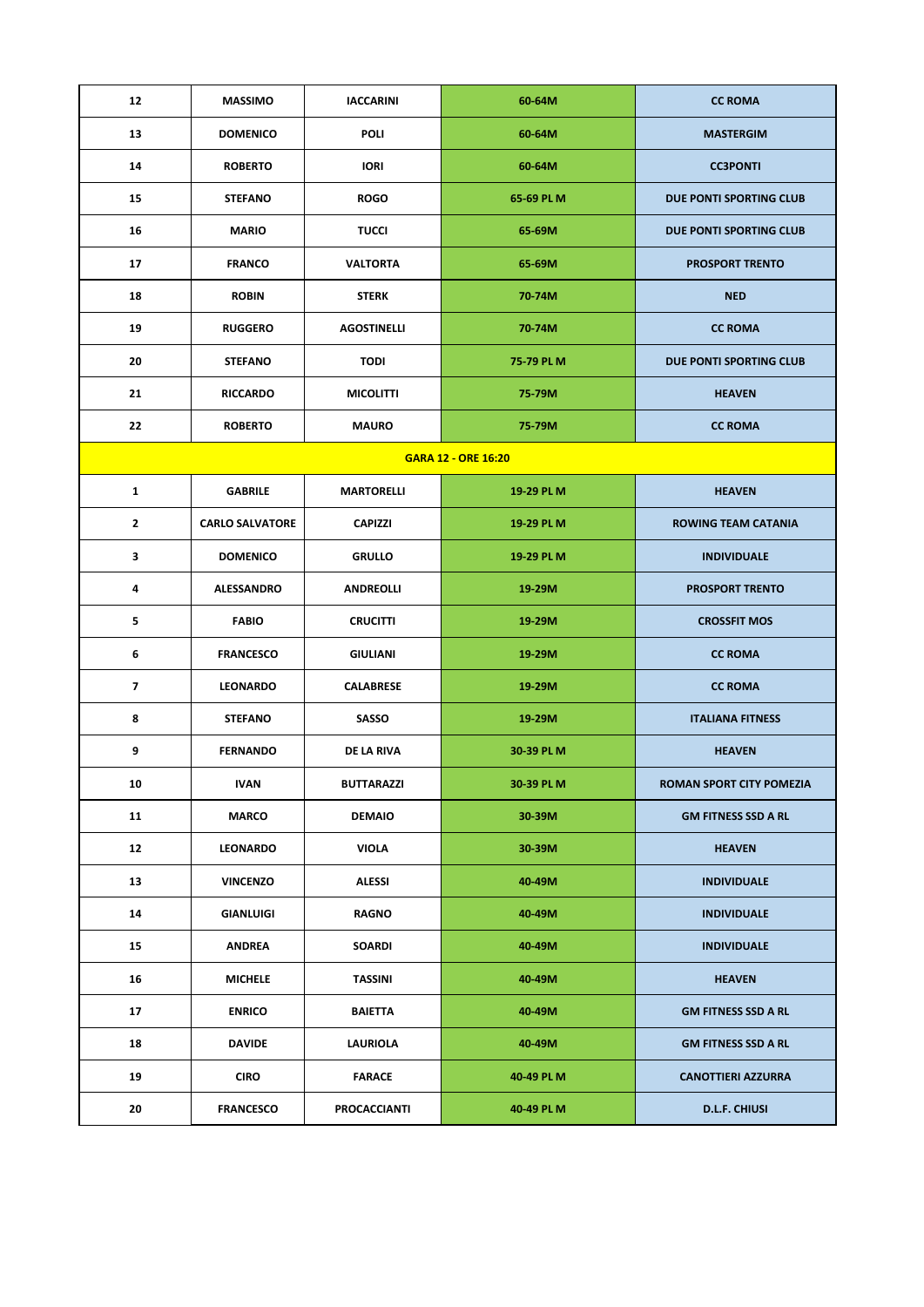|                         |                    | <b>STAFFETTE UNDER 14 - SABATO</b> |   |                      |
|-------------------------|--------------------|------------------------------------|---|----------------------|
|                         |                    | <b>GARA 6 - ORE 14:00</b>          |   |                      |
|                         | <b>STELLA</b>      | <b>PANZIERA</b>                    |   | <b>FIAMME GIALLE</b> |
|                         | <b>CHIARA LUNA</b> | <b>CANCIANI</b>                    | F | <b>FIAMME GIALLE</b> |
| $\mathbf{1}$            | <b>ROBERTA</b>     | <b>ROMANI</b>                      |   | <b>FIAMME GIALLE</b> |
|                         | <b>MAURA</b>       | <b>PAOLETTI</b>                    |   | <b>FIAMME GIALLE</b> |
|                         | <b>LUDOVICA</b>    | <b>TROTTA</b>                      |   | <b>FIAMME GIALLE</b> |
| $\overline{2}$          | <b>ASIA</b>        | <b>RIGLIACO</b>                    |   | <b>FIAMME GIALLE</b> |
|                         | <b>GIULIA</b>      | <b>PAPARELLI</b>                   | F | <b>FIAMME GIALLE</b> |
|                         | <b>VITTORIA</b>    | <b>CESTRA</b>                      |   | <b>FIAMME GIALLE</b> |
|                         | <b>SERENA</b>      | <b>ABATE</b>                       |   | <b>CCROMA</b>        |
|                         | <b>SVEVA</b>       | <b>BONANOME</b>                    |   | <b>CCROMA</b>        |
| $\overline{\mathbf{3}}$ | <b>GINEVRA</b>     | <b>MARTINI</b>                     | F | <b>CCROMA</b>        |
|                         | <b>ADELE</b>       | <b>RENDA</b>                       |   | <b>CCROMA</b>        |
| 4                       | <b>CHRISTIAN</b>   | <b>CANDIDO</b>                     | M | <b>FIAMME GIALLE</b> |
|                         | NICOLO'            | <b>SARTORI</b>                     |   | <b>FIAMME GIALLE</b> |
|                         | <b>RICCARDO</b>    | <b>MICCINILLI</b>                  |   | <b>FIAMME GIALLE</b> |
|                         | <b>MICHAEL</b>     | <b>PANZIERA</b>                    |   | <b>FIAMME GIALLE</b> |
|                         | <b>CRISTIAN</b>    | <b>RIGONI</b>                      |   | <b>FIAMME GIALLE</b> |
|                         | <b>MATTEO</b>      | <b>DE ANGELIS</b>                  |   | <b>FIAMME GIALLE</b> |
| 5                       | <b>THOMAS</b>      | <b>CAPPONI</b>                     | M | <b>FIAMME GIALLE</b> |
|                         | <b>LUCA</b>        | <b>SANTORIELLO</b>                 |   | <b>FIAMME GIALLE</b> |
|                         | <b>PIETRO</b>      | <b>BECCALI</b>                     |   | <b>CCROMA</b>        |
|                         | <b>JOSE</b>        | <b>RABENA</b>                      |   | <b>CCROMA</b>        |
| 6                       | <b>RICCARDO</b>    | <b>SASSARA</b>                     | M | <b>CCROMA</b>        |
|                         | <b>FILIPPO</b>     | <b>FRACASSI</b>                    |   | <b>CCROMA</b>        |
|                         | <b>MANUEL</b>      | <b>IMPERATO</b>                    |   | <b>FIAMME GIALLE</b> |
|                         | <b>DIEGO</b>       | <b>SANDON</b>                      |   | <b>FIAMME GIALLE</b> |
| 7                       | <b>RICCARDO</b>    | <b>ALBIONE</b>                     | M | <b>FIAMME GIALLE</b> |
|                         | <b>FRANCESCO</b>   | <b>STEFANELLI</b>                  |   | <b>FIAMME GIALLE</b> |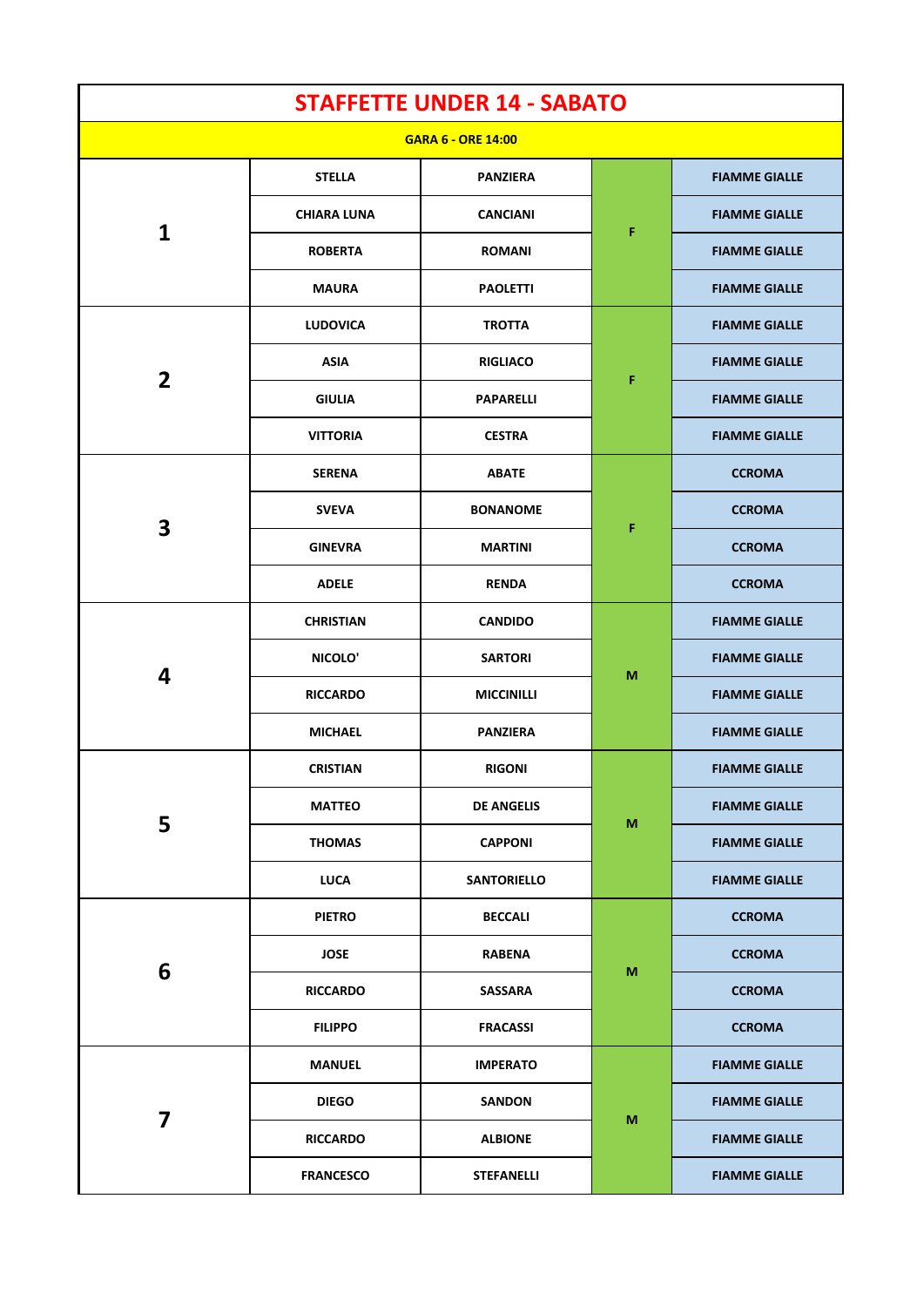|   | <b>TOBIA</b>      | <b>PAOLILLO</b>  |   | <b>CCROMA</b> |
|---|-------------------|------------------|---|---------------|
|   | <b>ALESSANDRO</b> | <b>ESIBINI</b>   | M | <b>CCROMA</b> |
| 8 | <b>GIACOMO</b>    | <b>CALENDA</b>   |   | <b>CCROMA</b> |
|   | <b>SAMUELE</b>    | <b>CESARATTO</b> |   | <b>CCROMA</b> |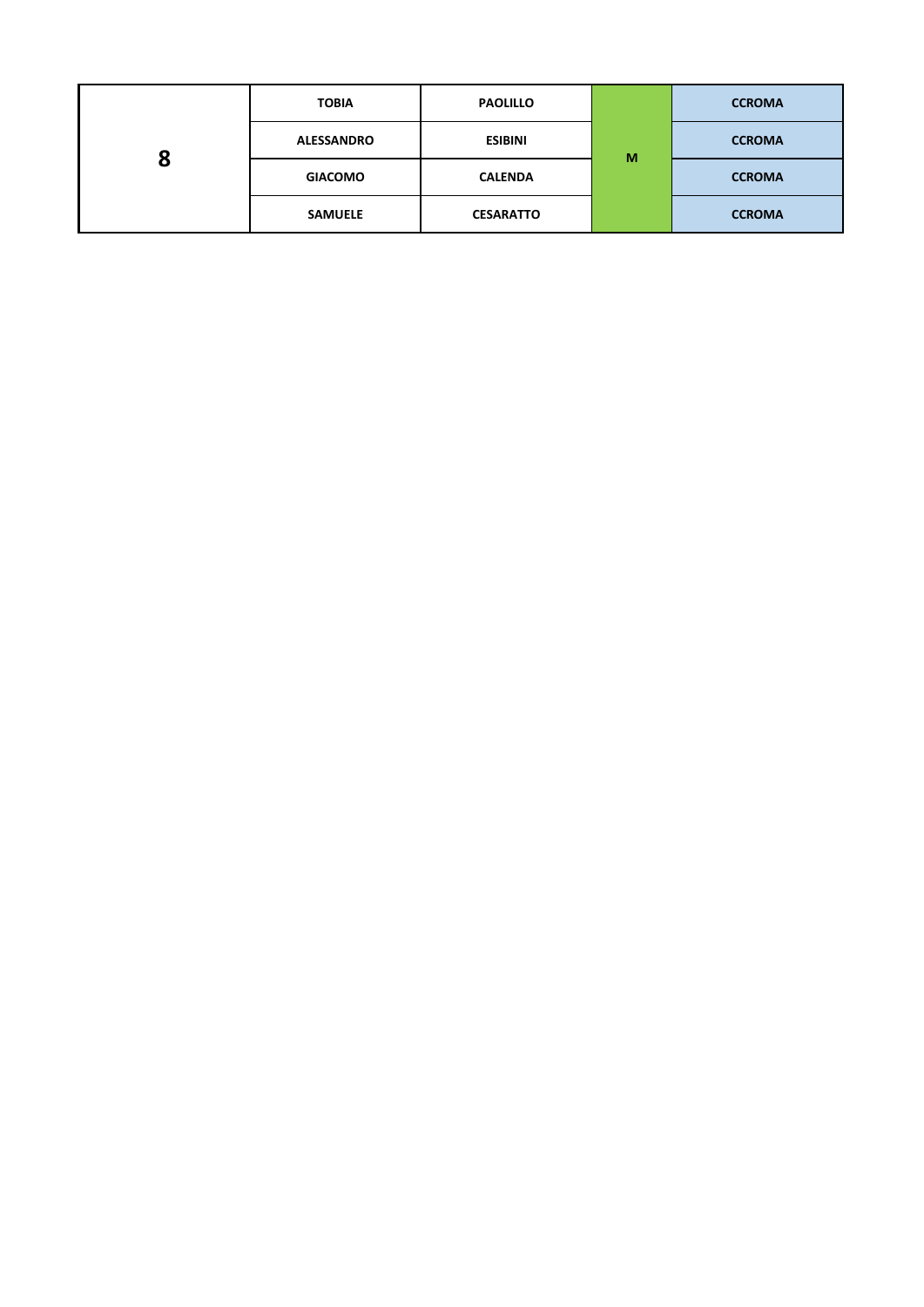| <b>C2 OPEN SPRINT CHAMPIONSHIP INDIVIDUALE 500 METRI - DOMENICA</b> |                      |                           |                      |                                              |  |
|---------------------------------------------------------------------|----------------------|---------------------------|----------------------|----------------------------------------------|--|
|                                                                     | <b>NOME</b>          | <b>COGNOME</b>            | <b>CATEGORIA 500</b> | <b>SOCIETA'</b>                              |  |
|                                                                     |                      | <b>GARA 13 - ORE 9:00</b> |                      |                                              |  |
| 1                                                                   | <b>CASTAGNA</b>      | <b>LORENZO</b>            | 10 ANNI              | <b>TIRRENIA TODARO</b>                       |  |
| $\mathbf{2}$                                                        | <b>MARTINI</b>       | <b>ALESSANDRO</b>         | 10 ANNI              | <b>TIRRENIA TODARO</b>                       |  |
| 3                                                                   | <b>SERRAO</b>        | <b>ISABELLA</b>           | 10 ANNI              | <b>TIRRENIA TODARO</b>                       |  |
| 4                                                                   | <b>YVONNE VIKTOR</b> | <b>SCALISE</b>            | 12M                  | <b>TIRRENIA TODARO</b>                       |  |
| 5                                                                   | <b>FEDERICO</b>      | <b>AUTORINO</b>           | 13M                  | <b>TIRRENIA TODARO</b>                       |  |
| 6                                                                   | <b>MARGHERITA</b>    | <b>COLA</b>               | 13M                  | <b>TIRRENIA TODARO</b>                       |  |
| $\overline{\phantom{a}}$                                            | <b>VALERIO MARIA</b> | <b>BIANCHI</b>            | 13M                  | <b>CANOTTIERI ANIENE</b>                     |  |
| 8                                                                   | <b>TOMMASO</b>       | <b>TIROTTI</b>            | 14M                  | <b>HEAVEN</b>                                |  |
| 9                                                                   | <b>EDOARDO</b>       | <b>GOTTI PORCINARI</b>    | 14M                  | <b>TIRRENIA TODARO</b>                       |  |
| 10                                                                  | <b>MARCO LUPO</b>    | <b>CAPUTO</b>             | 14M                  | <b>TIRRENIA TODARO</b>                       |  |
| 11                                                                  | <b>FRANCESCO</b>     | LISI                      | 14M                  | <b>TIRRENIA TODARO</b>                       |  |
| 12                                                                  | <b>DAVIDE</b>        | <b>CRISTOFOLETTI</b>      | 14M                  | <b>CC3PONTI</b>                              |  |
| 13                                                                  | <b>JAMIE</b>         | <b>RIMMER</b>             | 14M                  | <b>BRITISH ROWING - TEAM</b><br><b>KEANE</b> |  |
| 14                                                                  | <b>MATTEO</b>        | <b>APOLLONI</b>           | 14M                  | <b>CANOTTIERI ANIENE</b>                     |  |
| 15                                                                  | <b>ELENA</b>         | <b>POLESE</b>             | 12F                  | <b>TIRRENIA TODARO</b>                       |  |
| 16                                                                  | <b>GAIA</b>          | <b>MONTERISI</b>          | 13F                  | <b>TIRRENIA TODARO</b>                       |  |
| 17                                                                  | <b>MARIANNA</b>      | <b>CALAMO</b>             | 15-16F               | <b>CC3PONTI</b>                              |  |
| 18                                                                  | <b>VITTORIA</b>      | <b>CARNOVALE</b>          | 15-16F               | <b>CC3PONTI</b>                              |  |
|                                                                     |                      | <b>GARA 14 - ORE 9:15</b> |                      |                                              |  |
| $\mathbf{1}$                                                        | <b>ALESSANDRO</b>    | <b>GRANDE</b>             | 15-16M               | <b>TIRRENIA TODARO</b>                       |  |
| 2                                                                   | <b>MARCO</b>         | <b>MASSARINI</b>          | 15-16M               | <b>TIRRENIA TODARO</b>                       |  |
| 3                                                                   | <b>LEONARDO</b>      | <b>D'ACHILLE</b>          | 15-16M               | <b>CC3PONTI</b>                              |  |
| 4                                                                   | <b>PAOLO</b>         | <b>GARELLI</b>            | 15-16M               | <b>CC3PONTI</b>                              |  |
| 5                                                                   | <b>GIULIO</b>        | <b>GARELLI</b>            | 15-16M               | <b>CC3PONTI</b>                              |  |
| 6                                                                   | <b>TIZIANO</b>       | SINISCHALCHI              | 15-16M               | <b>CCROMA</b>                                |  |
| $\overline{\phantom{a}}$                                            | <b>GIACOMO</b>       | <b>DE ANGELIS</b>         | 15-16M               | <b>CC3PONTI</b>                              |  |
| 8                                                                   | <b>LORENZO</b>       | <b>SCIAVICCO</b>          | 15-16M               | <b>CC3PONTI</b>                              |  |
| 9                                                                   | <b>NICOLO</b>        | <b>GALASSI</b>            | 15-16M               | <b>CC3PONTI</b>                              |  |
| 10                                                                  | <b>MATTEO</b>        | <b>FRANCHETTI PARDO</b>   | 17-18M               | <b>TIRRENIA TODARO</b>                       |  |
| 11                                                                  | <b>RICCARDO</b>      | <b>PIRAS</b>              | 17-18M               | <b>TIRRENIA TODARO</b>                       |  |
| 12                                                                  | <b>FABIO MASSIMO</b> | <b>CORREALE</b>           | 17-18M               | <b>CC3PONTI</b>                              |  |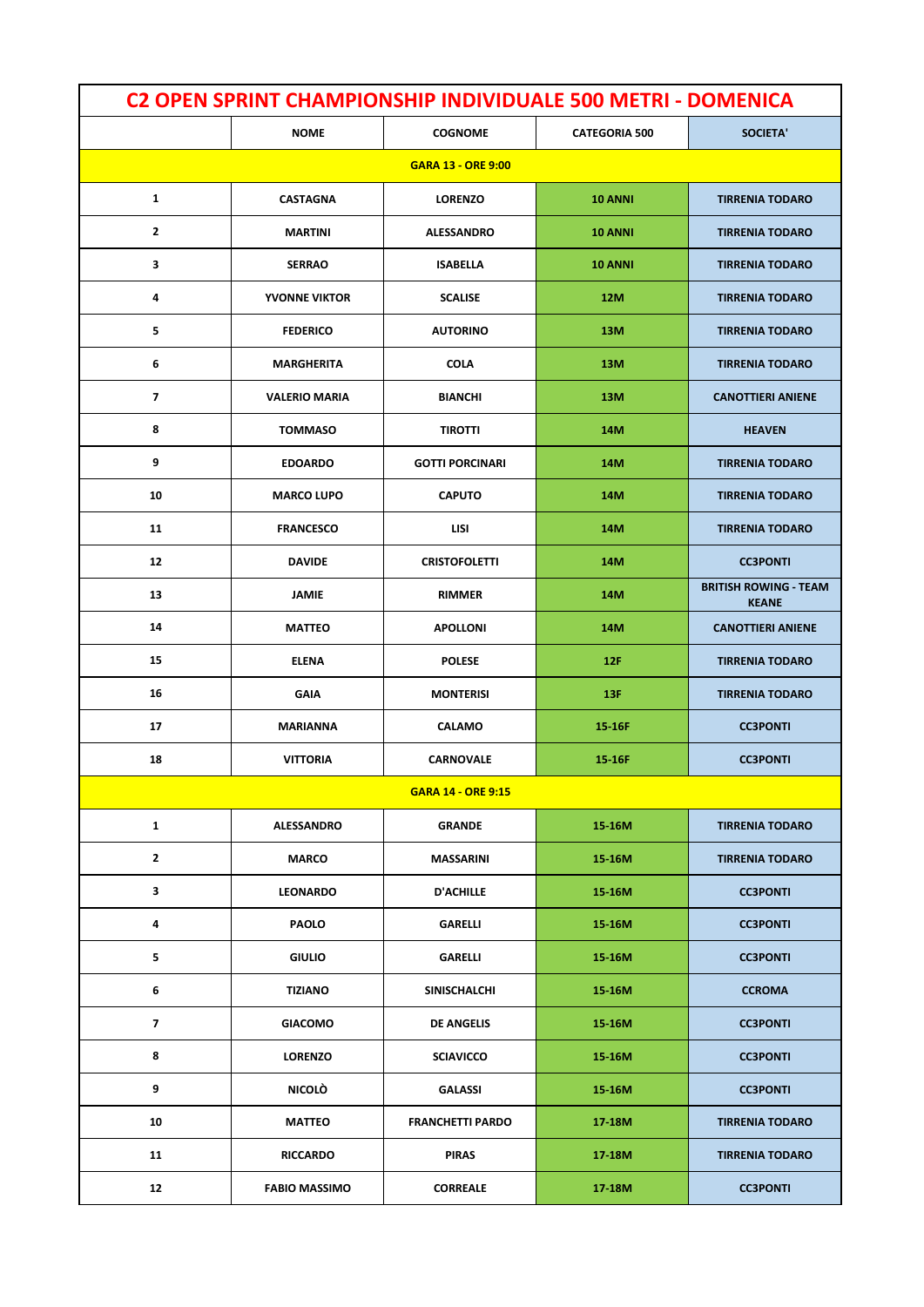| 13                       | <b>GOFFREDO</b>     | <b>BIAVA</b>              | 17-18M     | <b>CC3PONTI</b>                     |
|--------------------------|---------------------|---------------------------|------------|-------------------------------------|
|                          |                     | <b>GARA 15 - ORE 9:30</b> |            |                                     |
| $\mathbf{1}$             | <b>GINEVRA</b>      | <b>MANCINI</b>            | 17-18 PL F | <b>CC3PONTI</b>                     |
| $\overline{2}$           | <b>LUCREZIA</b>     | <b>MANCINI</b>            | 17-18F     | <b>CC3PONTI</b>                     |
| 3                        | <b>ANNE SHALINI</b> | <b>MODERAGE WAAS</b>      | 19-29 PL F | <b>CROSSFIT MOS</b>                 |
| 4                        | <b>AURORA</b>       | <b>SITTA</b>              | 19-29 PL F | <b>CC3PONTI</b>                     |
| 5                        | <b>BENEDETTA</b>    | <b>TESTA</b>              | 19-29 PL F | <b>CC3PONTI</b>                     |
| 6                        | <b>SILVIA</b>       | DI ROCCO                  | 19-29F     | <b>INDIVIDUALE</b>                  |
| $\overline{\phantom{a}}$ | <b>IRENE</b>        | <b>FARINA</b>             | 19-29F     | <b>CROSSFIT TUSCOLANA</b>           |
| 8                        | <b>MERCEDES</b>     | <b>NARDONE</b>            | 19-29F     | <b>CC ROMA</b>                      |
| 9                        | <b>ERICA</b>        | <b>RESTUCCIA</b>          | 19-29F     | <b>CC3PONTI</b>                     |
| 10                       | <b>RACHELE</b>      | <b>CASTORO</b>            | 19-29F     | <b>CC3PONTI</b>                     |
| 11                       | <b>CHIARA</b>       | <b>TAMBURRINI</b>         | 19-29F     | <b>CC3PONTI</b>                     |
| 12                       | <b>GIULIA</b>       | <b>TEDESCHI</b>           | 19-29F     | <b>CC3PONTI</b>                     |
| 13                       | <b>SILVIA</b>       | <b>STAZI</b>              | 19-29F     | <b>CC3PONTI</b>                     |
| 14                       | <b>SILVIA</b>       | <b>NATALE</b>             | 19-29F     | <b>CC3PONTI</b>                     |
| 15                       | <b>ILARIA</b>       | <b>SCLAFANI</b>           | 30-39F     | <b>C.C. PELORO</b>                  |
| 16                       | <b>GIULIA</b>       | <b>CORDIOLI</b>           | 30-39F     | <b>GM FITNESS SSD A RL</b>          |
| 17                       | <b>MICHELA</b>      | CASAGRANDE                | 30-39F     | <b>GM FITNESS SSD A RL</b>          |
| 18                       | <b>GIULIA</b>       | ZAPPACOSTA                | 30-39 PL F | <b>HEAVEN</b>                       |
| 19                       | <b>FABIANA</b>      | <b>VALENTINO</b>          | 30-39 PL F | <b>CROSSFIT MOS</b>                 |
| 20                       | <b>TANNAZ</b>       | <b>TOOSI MARAGHI</b>      | 30-39 PL F | <b>CC ROMA</b>                      |
| 21                       | <b>LAURA</b>        | <b>GHIOLDI</b>            | 30-39 PL F | <b>CC ROMA</b>                      |
| 22                       | <b>DUYGU</b>        | <b>TANRIVERDI</b>         | 30-39 PL F | <b>CC ROMA</b>                      |
| 23                       | <b>LUDOVICA</b>     | <b>TRAMONTIN</b>          | PR3F       | <b>CCANIENE</b>                     |
| 24                       | LUCILLA             | <b>AGLIOTTI</b>           | PR3F       | <b>CCANIENE</b>                     |
|                          |                     | <b>GARA 16 - ORE 9:45</b> |            |                                     |
| $\mathbf{1}$             | <b>CARMINE</b>      | <b>BRUNO</b>              | 30-39M     | <b>CROSSFIT TUSCOLANA</b>           |
| $\mathbf{2}$             | <b>MARCO</b>        | <b>GIANFICO</b>           | 30-39M     | <b>FUNCTIONAL BOX GYM</b><br>A.S.D. |
| 3                        | <b>PIETRO</b>       | <b>AMATO</b>              | 30-39M     | <b>IPPOCAMPO</b>                    |
| 4                        | PAOLO               | ALLEGRINI                 | 30-39M     | <b>IPPOCAMPO</b>                    |
| 5                        | <b>RICCARDO</b>     | <b>AZZALI</b>             | 30-39M     | DUE PONTI SPORTING CLUB             |
| 6                        | <b>MARCO</b>        | <b>DEMAIO</b>             | 30-39M     | <b>GM FITNESS SSD A RL</b>          |
| $\overline{\mathbf{z}}$  | <b>YURI</b>         | <b>GARBUGLIA</b>          | 30-39M     | <b>CC ROMA</b>                      |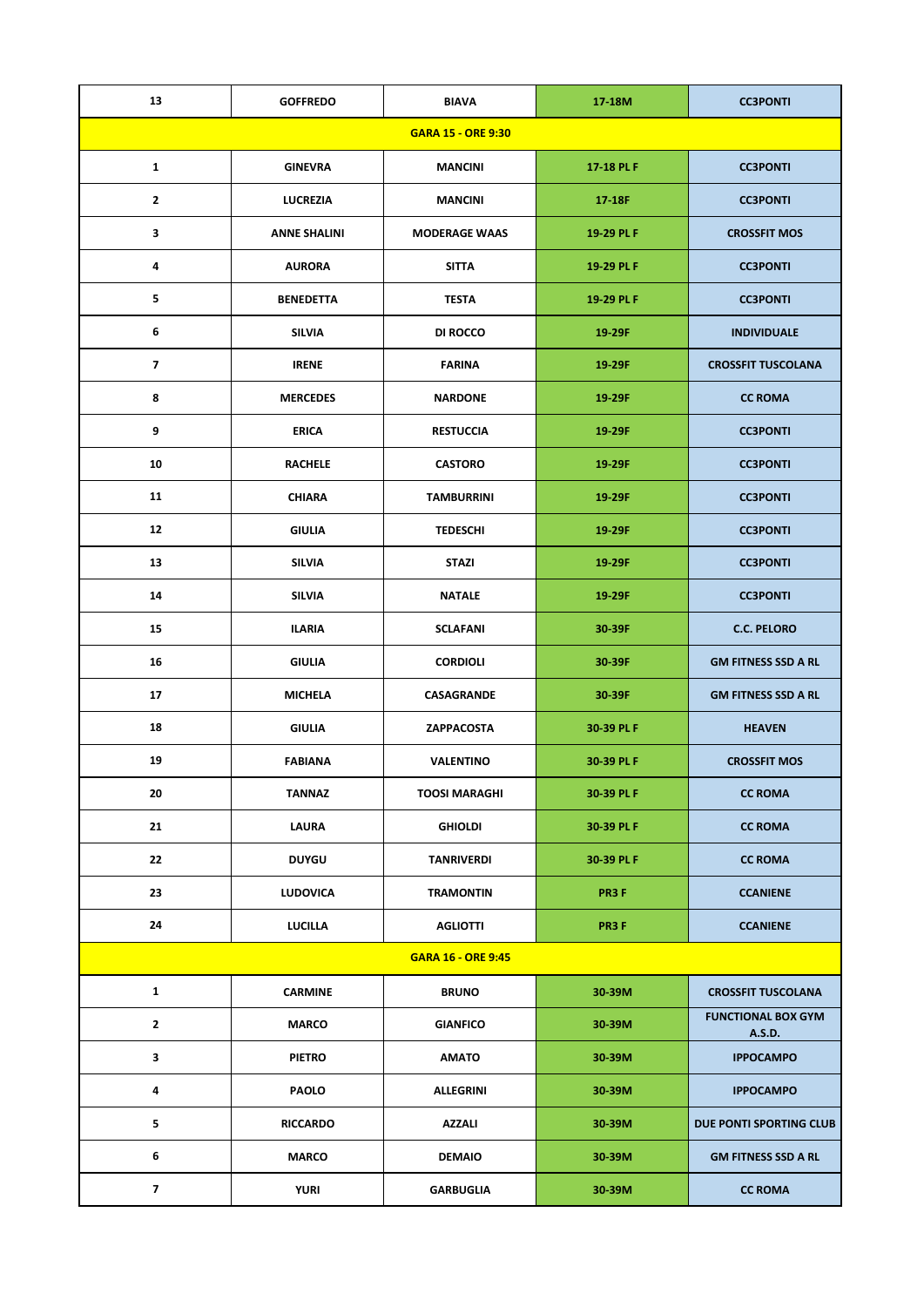| 8                        | <b>MARCO</b>               | <b>LIPPOLIS</b>            | 30-39M     | <b>IPPOCAMPO</b>                            |
|--------------------------|----------------------------|----------------------------|------------|---------------------------------------------|
| 9                        | ALESSANDRO                 | <b>GAUDIELLO</b>           | 30-39M     | <b>UNIVERSITA' "FORO</b><br><b>ITALICO"</b> |
| 10                       | <b>LEONARDO</b>            | <b>VIOLA</b>               | 30-39M     | <b>HEAVEN</b>                               |
| 11                       | <b>FERNANDO</b>            | DE LA RIVA                 | 30-39 PL M | <b>HEAVEN</b>                               |
| 12                       | <b>ALESSIO</b>             | <b>ANTONINI</b>            | 40-49M     | <b>INDIVIDUALE</b>                          |
| 13                       | <b>FABRIZIO</b>            | <b>PULIANI</b>             | 40-49M     | <b>ITALIANA FITNESS</b>                     |
| 14                       | <b>GIANLUIGI</b>           | <b>RAGNO</b>               | 40-49M     | <b>INDIVIDUALE</b>                          |
| 15                       | <b>ANDREA</b>              | <b>SOARDI</b>              | 40-49M     | <b>INDIVIDUALE</b>                          |
| 16                       | <b>LUCA</b>                | <b>ROSSETTI</b>            | 40-49M     | <b>FUNCTIONAL BOX GYM</b><br>A.S.D.         |
| 17                       | <b>MICHELE</b>             | <b>TASSINI</b>             | 40-49M     | <b>HEAVEN</b>                               |
| 18                       | <b>ANDREA</b>              | LO CICERO                  | 40-49M     | <b>INDIVIDUALE</b>                          |
| 19                       | <b>MASSIMILIANO</b>        | <b>TAFURI</b>              | 40-49M     | <b>CC3PONTI</b>                             |
| 20                       | <b>MARCO</b>               | <b>THESEIDER DUPRÈ</b>     | 40-49 PL M | <b>HEAVEN</b>                               |
| 21                       | <b>MARIO</b>               | <b>LOY</b>                 | 40-49 PL M | <b>CC ROMA</b>                              |
| 22                       | <b>BLENET</b>              | <b>NICOLAS</b>             | 40-49 PL M | SOCIÉTÉ NAUTIQUE<br><b>D'AVIGNON</b>        |
| 23                       | <b>FRANCESCO</b>           | <b>PROCACCIANTI</b>        | 40-49 PL M | <b>D.L.F. CHIUSI</b>                        |
|                          |                            | <b>GARA 17 - ORE 10:00</b> |            |                                             |
| $\mathbf{1}$             | <b>STEFANO</b>             | SASSO                      | 19-29M     | <b>INDIVIDUALE</b>                          |
| $\mathbf{2}$             | <b>LORENZO</b>             | <b>VESPA</b>               | 19-29M     | <b>FUNCTIONAL BOX GYM</b>                   |
|                          |                            |                            |            | A.S.D.                                      |
| $\mathbf{3}$             | <b>ANTON</b>               | <b>VATA</b>                | 19-29M     | <b>FUNCTIONAL BOX GYM</b><br>A.S.D.         |
| 4                        | <b>GABRIELE ALESSANDRO</b> | <b>MAZZARRI ESPOSITO</b>   | 19-29M     | <b>FUNCTIONAL BOX GYM</b><br>A.S.D.         |
| 5                        | <b>ANDREA</b>              | <b>TAMAGNINI</b>           | 19-29M     | <b>CC ROMA</b>                              |
| 6                        | <b>LEONARDO</b>            | <b>CALABRESE</b>           | 19-29M     | <b>CC ROMA</b>                              |
| $\overline{\phantom{a}}$ | <b>CESARE</b>              | <b>QUATTROCIOCCHI</b>      | 19-29M     | <b>CC3PONTI</b>                             |
| 8                        | <b>JORGE</b>               | <b>SALGADO</b>             | 19-29M     | <b>CC3PONTI</b>                             |
| 9                        | <b>FILIPPO</b>             | <b>SANTUARI</b>            | 19-29M     | <b>CC3PONTI</b>                             |
| 10                       | <b>NICCOLO</b>             | <b>STIRPE</b>              | 19-29M     | <b>CC3PONTI</b>                             |
| 11                       | <b>MICHEL</b>              | <b>MARINARO</b>            | 19-29M     | <b>UNIVERSITA' "FORO</b><br><b>ITALICO"</b> |
| 12                       | <b>LEONARDO</b>            | <b>MORELLI</b>             | 19-29M     | <b>IPPOCAMPO</b>                            |
| 13                       | <b>FRANCESCO</b>           | <b>GIULIANI</b>            | 19-29M     | <b>UNIVERSITA' "FORO</b><br><b>ITALICO"</b> |
| 14                       | <b>ALESSANDRO</b>          | <b>ADAMO</b>               | 19-29M     | <b>UNIVERSITA' "FORO</b><br><b>ITALICO"</b> |
| 15                       | <b>ALESSANDRO</b>          | <b>CIARAULO</b>            | 19-29M     | <b>UNIVERSITA' "FORO</b><br><b>ITALICO"</b> |
| 16                       | <b>EMILIANO</b>            | <b>CENTI</b>               | 19-29M     | <b>UNIVERSITA' "FORO</b><br><b>ITALICO"</b> |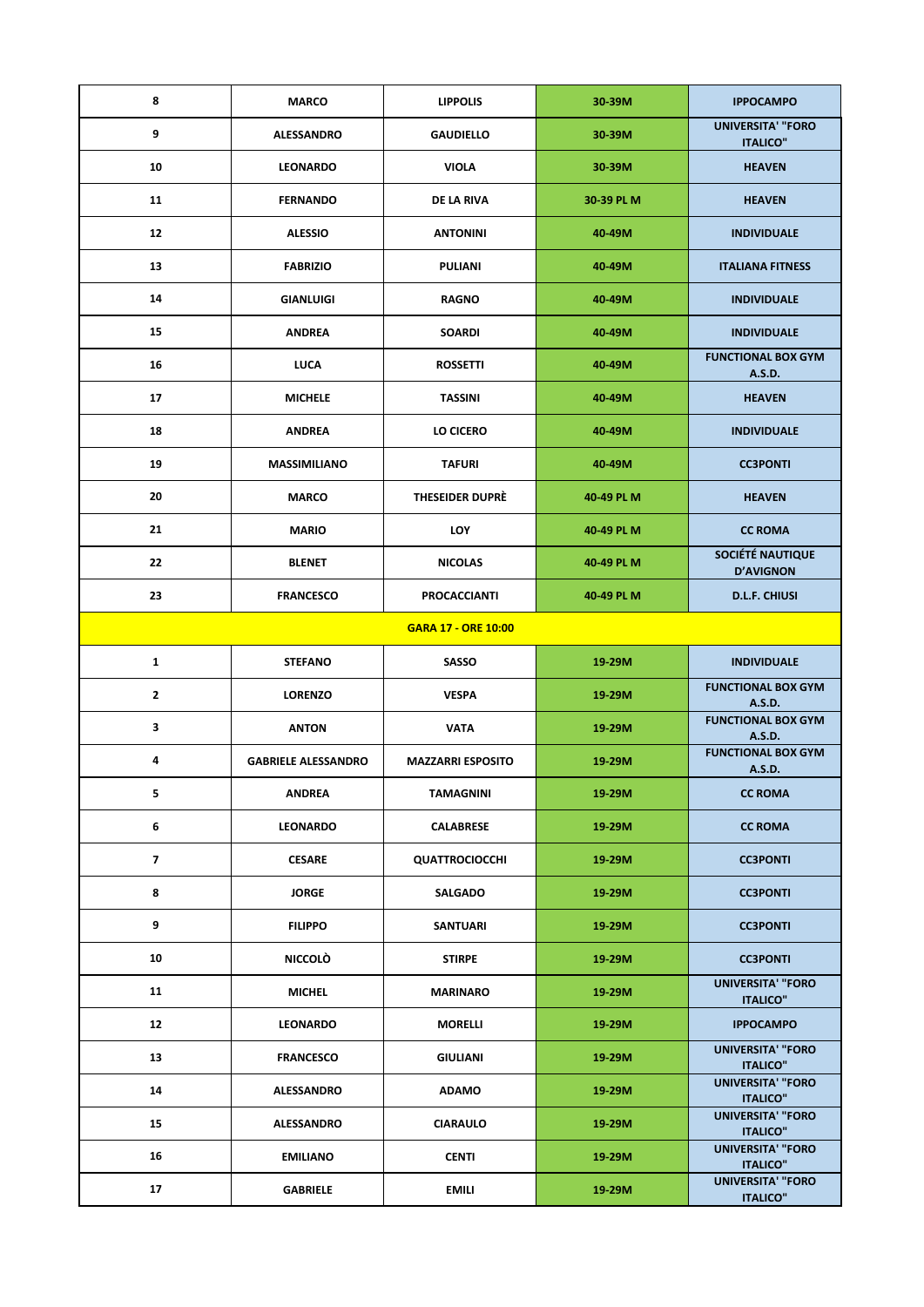| <b>GARA 18 - ORE 10:15</b> |                        |                            |            |                                             |  |
|----------------------------|------------------------|----------------------------|------------|---------------------------------------------|--|
| 1                          | <b>GABRIELE</b>        | <b>MARTORELLI</b>          | 19-29 PL M | <b>HEAVEN</b>                               |  |
| $\mathbf{2}$               | <b>CARLO SALVATORE</b> | <b>CAPIZZI</b>             | 19-29 PL M | <b>ROWING TEAM CATANIA</b>                  |  |
| 3                          | <b>DOMENICO</b>        | <b>GRULLO</b>              | 19-29 PL M | <b>INDIVIDUALE</b>                          |  |
| 4                          | <b>LEONARDO</b>        | <b>QUAGGIA</b>             | 19-29 PL M | <b>CC3PONTI</b>                             |  |
| 5                          | <b>ALESSIO</b>         | <b>FORTUNA</b>             | 19-29 PL M | <b>CC3PONTI</b>                             |  |
| 6                          | <b>TOMMASO</b>         | <b>BERARDUCCI</b>          | 19-29 PL M | <b>CC3PONTI</b>                             |  |
| $\overline{\mathbf{z}}$    | <b>FRANCESCO</b>       | <b>BERARDUCCI</b>          | 19-29 PL M | <b>CC3PONTI</b>                             |  |
| 8                          | <b>DONATO</b>          | <b>MARINARO</b>            | 19-29 PL M | <b>CC3PONTI</b>                             |  |
| 9                          | <b>HICHAM</b>          | <b>MECHOUKI</b>            | 19-29 PL M | <b>CC3PONTI</b>                             |  |
| 10                         | <b>LEONARDO</b>        | <b>MASSAI</b>              | 19-29 PL M | <b>UNIVERSITA' "FORO</b><br><b>ITALICO"</b> |  |
| 11                         | <b>CRISTIAN</b>        | <b>IMPERATORI</b>          | 19-29 PL M | <b>UNIVERSITA' "FORO</b><br><b>ITALICO"</b> |  |
| 12                         | <b>DANIELE</b>         | <b>GATTARI</b>             | 19-29 PL M | <b>UNIVERSITA' "FORO</b><br><b>ITALICO"</b> |  |
|                            |                        | <b>GARA 19 - ORE 10:35</b> |            |                                             |  |
| $\mathbf{1}$               | <b>ORIANA</b>          | <b>CAGGIANO</b>            | 40-49F     | <b>HEAVEN</b>                               |  |
| $\mathbf{2}$               | <b>ANTONELLA</b>       | <b>VENTURA</b>             | 40-49F     | DUE PONTI SPORTING CLUB                     |  |
| 3                          | <b>BARBARA</b>         | <b>TERZUOLI</b>            | 40-49F     | DUE PONTI SPORTING CLUB                     |  |
| 4                          | <b>CLAUDIA</b>         | <b>DE GASPERI</b>          | 40-49F     | <b>ROSAREMO ASD</b>                         |  |
| 5                          | <b>TETYANA</b>         | <b>GYEROVKIEVINA</b>       | 40-49F     | <b>CC ROMA</b>                              |  |
| 6                          | <b>SERENA</b>          | <b>DI NINO</b>             | 40-49F     | <b>CC3PONTI</b>                             |  |
| 7                          | <b>CATERINA</b>        | <b>CADAMURO</b>            | 40-49F     | <b>CC3PONTI</b>                             |  |
| 8                          | <b>TIZIANA</b>         | <b>MICOLITTI</b>           | 40-49 PL F | <b>HEAVEN</b>                               |  |
| 9                          | <b>ROSANNA</b>         | <b>CUOMO</b>               | 40-49 PL F | DUE PONTI SPORTING CLUB                     |  |
| 10                         | <b>OLGA</b>            | <b>MICOLITTI</b>           | 40-49 PL F | <b>HEAVEN</b>                               |  |
| 11                         | LUISA                  | <b>MARSONER</b>            | 40-49 PL F | <b>HEAVEN</b>                               |  |
| 12                         | <b>LAURA CARMELA</b>   | <b>SACCARDI</b>            | 40-49 PL F | <b>GM FITNESS SSD A RL</b>                  |  |
| 13                         | <b>ROSSANA</b>         | <b>GERUSSI</b>             | 60-69 PL F | <b>HEAVEN</b>                               |  |
| 14                         | <b>LUCILLA</b>         | <b>PISANI</b>              | 60-69 PL F | DUE PONTI SPORTING CLUB                     |  |
| 15                         | <b>MARIA GRAZIA</b>    | <b>BARBERI</b>             | 60-69 PL F | <b>CC3PONTI</b>                             |  |
| 16                         | <b>SILVIA</b>          | <b>CELESTINI</b>           | 60-69 PL F | <b>CC3PONTI</b>                             |  |
| 17                         | <b>LAURA</b>           | BARBARIANI                 | 70 79 PL F | <b>CC3PONTI</b>                             |  |
| 18                         | <b>MARINA</b>          | <b>ASTOLI</b>              | 70 79 PL F | <b>CC3PONTI</b>                             |  |
| 19                         | <b>ANNA</b>            | <b>BONAFEDE</b>            | 60-69F     | <b>HEAVEN</b>                               |  |
| 20                         | <b>FRANCESCA</b>       | <b>GHIRALDELLO</b>         | 60-69F     | <b>HEAVEN</b>                               |  |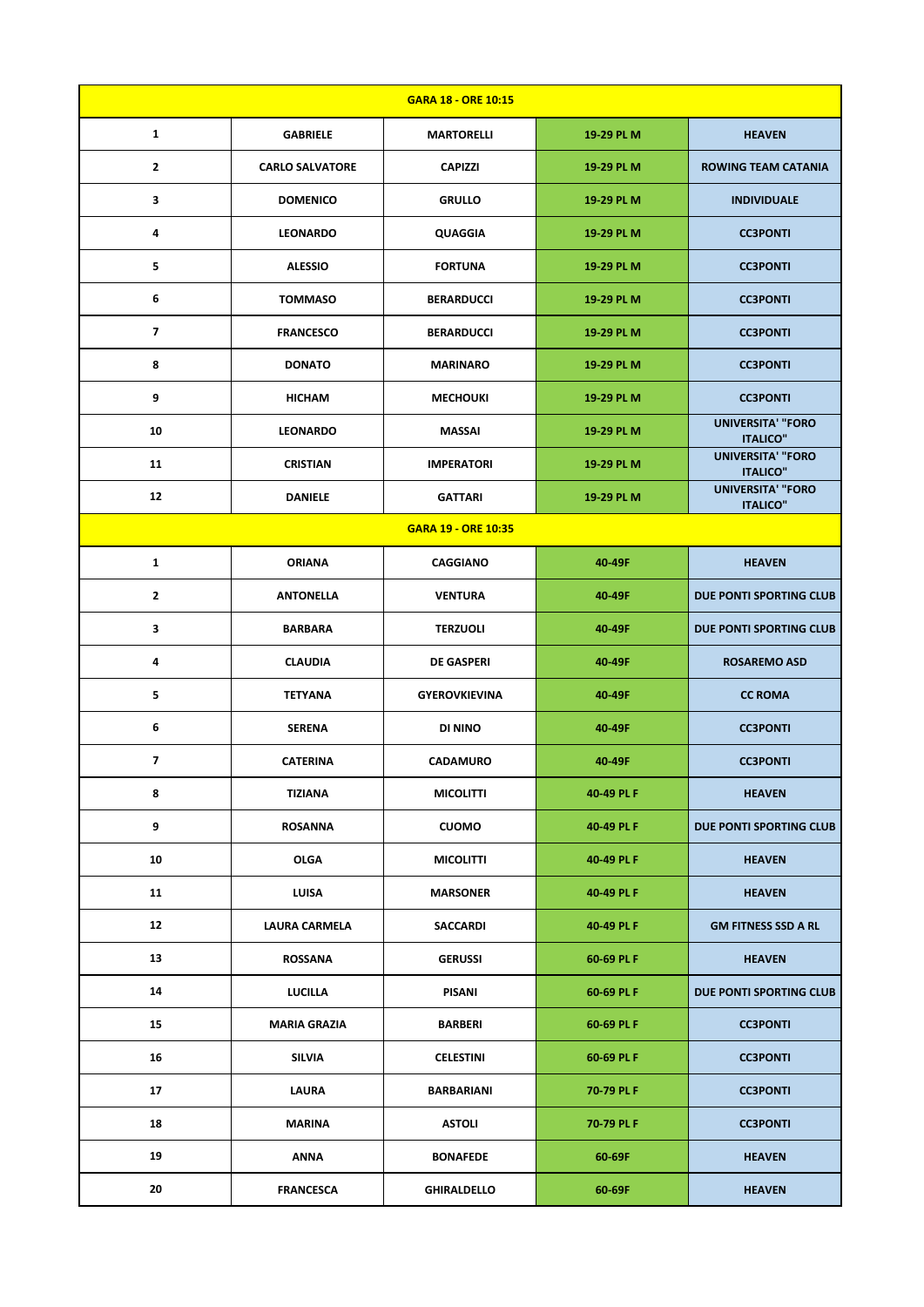| 21 | <b>IVA</b>      | <b>RUPIL</b>    | 60-69F | <b>IPPOCAMPO</b>        |
|----|-----------------|-----------------|--------|-------------------------|
| 22 | <b>LINA</b>     | <b>CIAVATTA</b> | 60-69F | DUE PONTI SPORTING CLUB |
| 23 | <b>ANNALISA</b> | <b>MARI</b>     | 60-69F | <b>CC3PONTI</b>         |

|                          |                         | <b>GARA 20 - ORE 11:00</b> |            |                            |
|--------------------------|-------------------------|----------------------------|------------|----------------------------|
| $\mathbf{1}$             | <b>ANTONIO</b>          | <b>SPERANDEO</b>           | 50-59 PL M | <b>HEAVEN</b>              |
| $\mathbf{2}$             | <b>PAOLO</b>            | <b>PALAZZI</b>             | 50-59 PL M | <b>IPPOCAMPO</b>           |
| 3                        | <b>FEDERICO</b>         | <b>TIBERI</b>              | 50-59 PL M | <b>CC ROMA</b>             |
| 4                        | <b>GIANLUCA</b>         | <b>MORELLI</b>             | 50-59 PL M | <b>CC ROMA</b>             |
| 5                        | <b>CARLO</b>            | VANNI                      | 50-59 PL M | <b>ITALIANA FITNESS</b>    |
| 6                        | <b>MAURO</b>            | <b>AINZU</b>               | 50-59 PL M | <b>CC3PONTI</b>            |
| $\overline{\phantom{a}}$ | <b>ROBERTO</b>          | <b>MENASCI</b>             | 50-59 PL M | <b>CC3PONTI</b>            |
| 8                        | <b>FILIPPO</b>          | <b>AURITI</b>              | 50-59 PL M | <b>CC3PONTI</b>            |
| 9                        | <b>EMILIANO</b>         | <b>GENTILI</b>             | 50-59M     | <b>HEAVEN</b>              |
| 10                       | <b>MASSIMILIANO</b>     | <b>TULLIO</b>              | 50-59M     | <b>HEAVEN</b>              |
| 11                       | <b>MARCO</b>            | <b>AMBROSETTI</b>          | 50-59M     | <b>HEAVEN</b>              |
| 12                       | <b>WIECHER</b>          | <b>DALSEM</b>              | 50-59M     | <b>SFC KAMPEN</b>          |
| 13                       | <b>MARCO</b>            | <b>SETTIMI</b>             | 50-59M     | DUE PONTI SPORTING CLUB    |
| 14                       | <b>CRISTOFORO</b>       | <b>CAPRIGLIONE</b>         | 50-59M     | DUE PONTI SPORTING CLUB    |
| 15                       | LUIGI                   | <b>ROMEO</b>               | 50-59M     | DUE PONTI SPORTING CLUB    |
| 16                       | <b>SALVATORE</b>        | DI DIO                     | 50-59M     | <b>ROWING TEAM CATANIA</b> |
| 17                       | <b>RICCARDO</b>         | <b>SIENA</b>               | 50-59M     | <b>ROSAREMO ASD</b>        |
| 18                       | <b>FRANCESCO</b>        | <b>RENZI</b>               | 50-59M     | <b>CC ROMA</b>             |
| 19                       | <b>PAOLO</b>            | <b>FABRIZI</b>             | 50-59M     | <b>CC ROMA</b>             |
| 20                       | <b>FABIO</b>            | <b>MICOZZI</b>             | 50-59M     | <b>CC ROMA</b>             |
| 21                       | <b>LUCA</b>             | <b>PETRONE</b>             | 50-59M     | <b>CC3PONTI</b>            |
| 22                       | <b>MARCO</b>            | <b>CARAPACCHIO</b>         | 50-59M     | <b>CC3PONTI</b>            |
|                          |                         | <b>GARA 21 - ORE 11:15</b> |            |                            |
| $\mathbf{1}$             | ALESSANDRA              | <b>AURELI</b>              | 50-59F     | <b>ROSAREMO ASD</b>        |
| $\mathbf{2}$             | <b>MICHELA</b>          | <b>GIANSANTE</b>           | 50 59F     | <b>CC SATURNIA</b>         |
| 3                        | <b>PAOLA</b>            | <b>BARUCHELLI</b>          | 50 59F     | <b>PROSPORT TRENTO</b>     |
| 4                        | <b>ELISABETTA</b>       | <b>CANNAS</b>              | 50 59F     | <b>HEAVEN</b>              |
| 5                        | <b>MARIA ELISABETTA</b> | <b>MALGIERI</b>            | 50 59F     | <b>HEAVEN</b>              |
| 6                        | <b>LAURA</b>            | <b>TRETTEL</b>             | 50-59F     | <b>HEAVEN</b>              |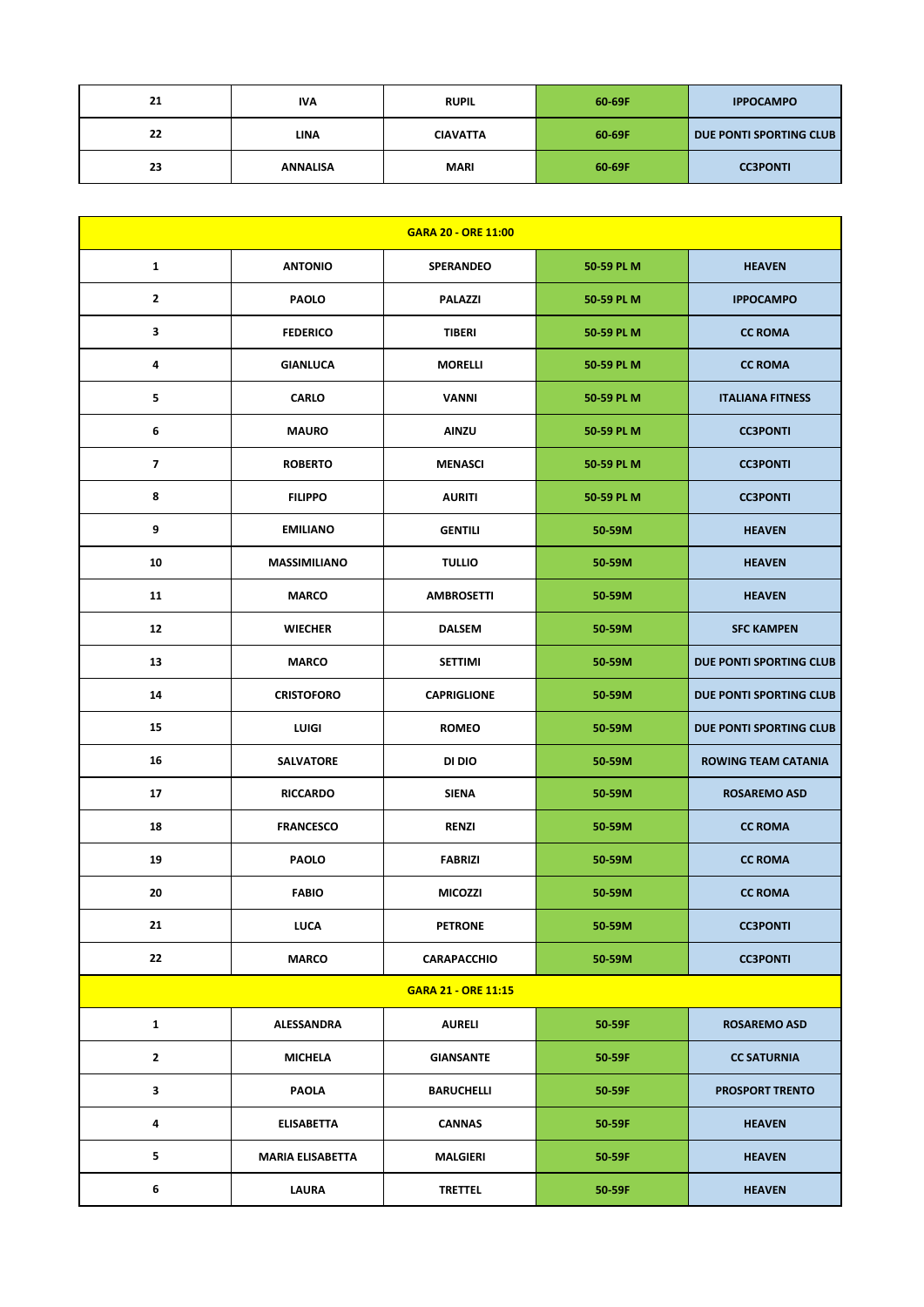| $\overline{\mathbf{z}}$  | <b>CRTISTIANA</b>        | <b>CENTANNI</b>            | 50-59F                 | DUE PONTI SPORTING CLUB        |
|--------------------------|--------------------------|----------------------------|------------------------|--------------------------------|
| 8                        | <b>FRANCESCA</b>         | <b>DE TIBERIIS</b>         | 50-59F                 | <b>CC ROMA</b>                 |
| 9                        | <b>LAURA</b>             | <b>PALAGI</b>              | 50-59F                 | <b>CC ROMA</b>                 |
| 10                       | <b>ANNABRUNA</b>         | PETRANGELI                 | 50-59F                 | <b>CC ROMA</b>                 |
| 11                       | ANNA                     | <b>PALOMBA</b>             | 50 59F                 | <b>CC3PONTI</b>                |
| 12                       | ALESSANDRA               | <b>BENEDETTI</b>           | 50-59 F                | <b>HEAVEN</b>                  |
| 13                       | ANNA                     | <b>ANDREUCCI</b>           | 50-59 PL F             | <b>ITALIANA FITNESS</b>        |
| 14                       | <b>MARIKO</b>            | SHIKAKURA                  | 50-59 PL F             | <b>HEAVEN</b>                  |
| 15                       | <b>ROBERTA</b>           | <b>VIOLA</b>               | 50-59 PL F             | <b>CROSSFIT MOS</b>            |
| 16                       | <b>VALENTINA</b>         | <b>QUARANTA</b>            | 50-59 PL F             | <b>DUE PONTI SPORTING CLUB</b> |
| 17                       | <b>SIMONA</b>            | <b>MARIANTONI</b>          | 50-59 PL F             | <b>CC3PONTI</b>                |
| 18                       | RAFFAELLA                | <b>POLIMANTI</b>           | 50-59 PL F             | <b>CC3PONTI</b>                |
| 19                       | <b>MONICA</b>            | <b>GIANNINI</b>            | 50-59 PL F             | <b>CC3PONTI</b>                |
| 20                       | <b>MARIA ANTONIETTA</b>  | <b>GIANNINI</b>            | 50-59 PL F             | <b>CC3PONTI</b>                |
| 21                       | <b>MONICA ALESSANDRA</b> | <b>TONETTI</b>             | 50-59 PL F             | <b>CC3PONTI</b>                |
| 22                       | <b>PAOLA</b>             | <b>DURASTANTE</b>          | 50-59 PL F             | DUE PONTI SPORTING CLUB        |
|                          |                          | <b>GARA 22 - ORE 11:30</b> |                        |                                |
| $\mathbf{1}$             | <b>MAURIZIO</b>          | <b>MANCINI</b>             | 60-69 PL M             | <b>HEAVEN</b>                  |
| $\mathbf{2}$             | <b>ROBERTO</b>           | DI LUZIO                   | 60-69 PL M             | <b>AZZURRA CIVITAVECCHIA</b>   |
| $\mathbf{3}$             | <b>DOMENICO</b>          | <b>POLI</b>                | 60-69M                 | <b>MASTERGIM</b>               |
| 4                        | <b>ROBERTO</b>           | <b>IORI</b>                | 60-69M                 | <b>CC3PONTI</b>                |
| 5                        | <b>FRANCO</b>            | <b>VALTORTA</b>            | 60-69M                 | <b>PROSPORT TRENTO</b>         |
| 6                        | <b>MASSIMO</b>           | <b>GALLETTI</b>            | 60-69M                 | <b>HEAVEN</b>                  |
| $\overline{\phantom{a}}$ | <b>MAURICIO</b>          | <b>MC LEOD</b>             | 60-69M                 | <b>DUE PONTI SPORTING CLUB</b> |
| 8                        | <b>MARCO</b>             | <b>CARRADORI</b>           | 60-69M                 | DUE PONTI SPORTING CLUB        |
| 9                        |                          |                            | <b>TUCCI</b><br>60-69M |                                |
|                          | <b>MARIO</b>             |                            |                        | DUE PONTI SPORTING CLUB        |
| 10                       | <b>STEFANO</b>           | <b>PACACCIO</b>            | 60-69M                 | <b>CC ROMA</b>                 |
| 11                       | <b>MAURO</b>             | <b>MANCINI</b>             | 60-69M                 | <b>CC ROMA</b>                 |
| 12                       | <b>DARIO</b>             | <b>LIOTO</b>               | 60-69M                 | <b>CC3PONTI</b>                |
| 13                       | <b>STEFANO</b>           | <b>CAMPONOVO</b>           | 60-69M                 | <b>CC3PONTI</b>                |
| 14                       | <b>DANIELE</b>           | <b>CAMPO</b>               | 60-69M                 | <b>CC3PONTI</b>                |
| 15                       | <b>ROBIN</b>             | <b>STERK</b>               | 70-79M                 | <b>NED</b>                     |
| 16                       | <b>RICCARDO</b>          | <b>MICOLITTI</b>           | 70-79M                 | <b>HEAVEN</b>                  |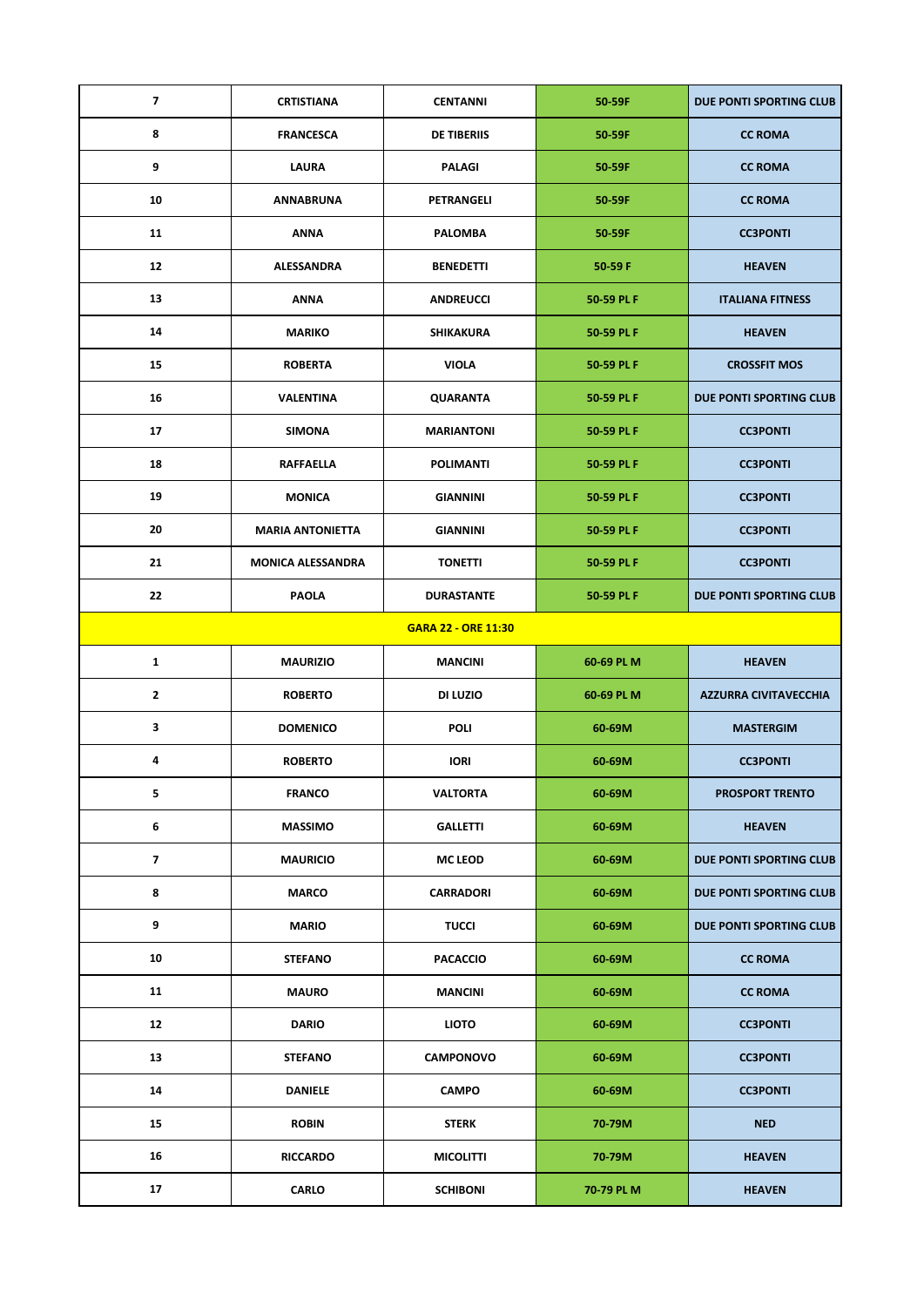| 18 | <b>CARMELO</b>   | <b>BARCELLA</b>  | PR1 M             | <b>ROWING TEAM CATANIA</b> |
|----|------------------|------------------|-------------------|----------------------------|
| 19 | <b>MICHELE</b>   | DI DIO           | PR <sub>2</sub> M | <b>ROWING TEAM CATANIA</b> |
| 20 | <b>GIANCARLO</b> | <b>ESPOSITO</b>  | PR3 M             | <b>IPPOCAMPO</b>           |
| 21 | <b>GABRIELE</b>  | DI DIO           | PR3 M             | <b>ROWING TEAM CATANIA</b> |
| 22 | <b>TOMMASO</b>   | <b>SCHETTINO</b> | PR3 M             | <b>CCANIENE</b>            |
| 23 | <b>LUCA</b>      | <b>AGOLETTO</b>  | PR3 M             | <b>CCANIENE</b>            |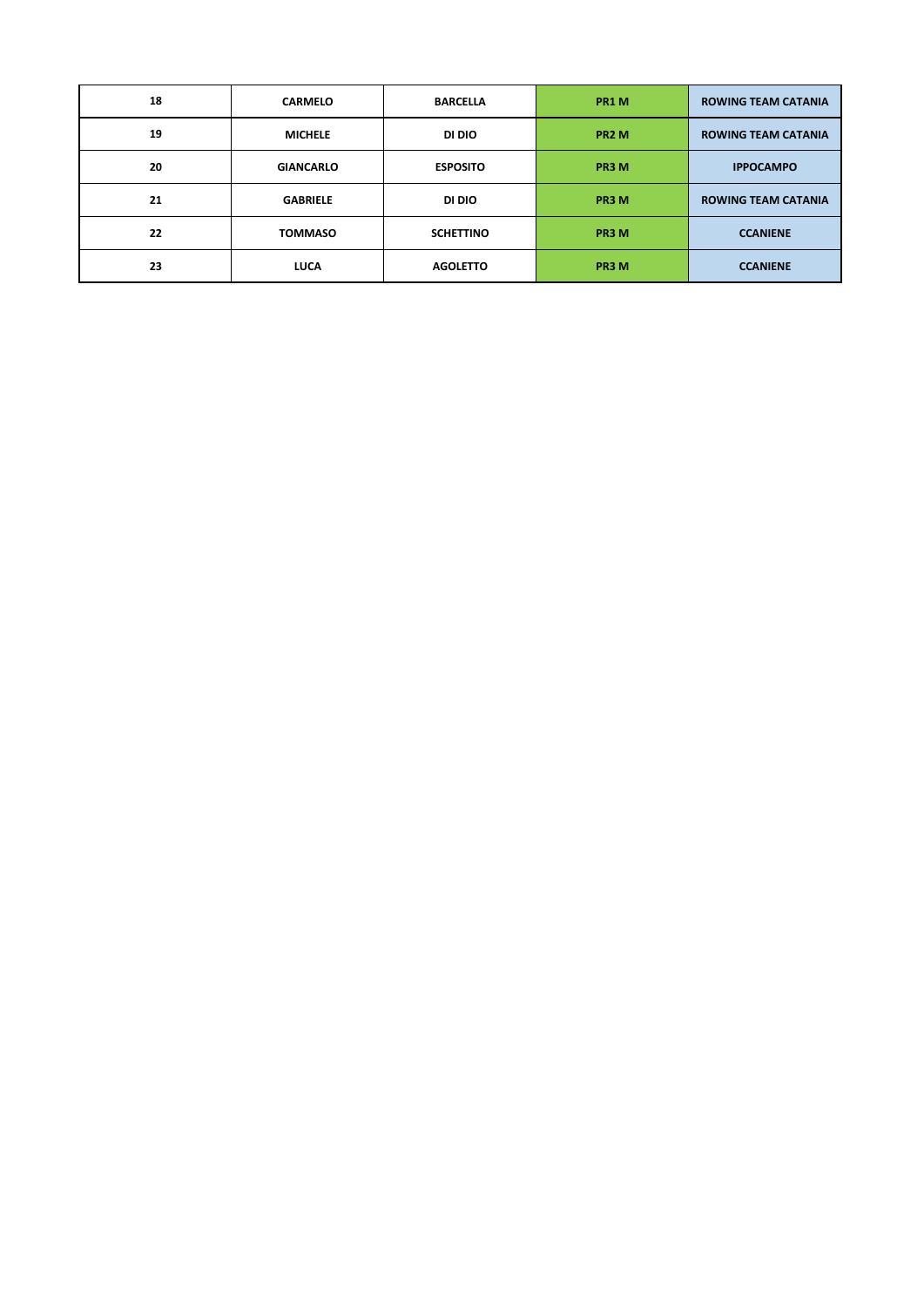|                         | <b>NOME</b>       | <b>COGNOME</b>     | <b>SOCIETA'</b>            |  |  |  |  |
|-------------------------|-------------------|--------------------|----------------------------|--|--|--|--|
| GARA 23 - 12:15         |                   |                    |                            |  |  |  |  |
| $\mathbf{1}$            | <b>LORIANA</b>    | <b>LICANDRI</b>    | <b>ROWING TEAM CATANIA</b> |  |  |  |  |
| $\overline{2}$          | <b>MIRIAM</b>     | <b>MALAPONTE</b>   | <b>ROWING TEAM CATANIA</b> |  |  |  |  |
| 3                       | <b>FEDERICA</b>   | <b>CRISTALDI</b>   | <b>ROWING TEAM CATANIA</b> |  |  |  |  |
| 4                       | <b>LEANDRA</b>    | <b>D'AGATA</b>     | <b>ROWING TEAM CATANIA</b> |  |  |  |  |
| 5                       | <b>ANDREA</b>     | <b>PAGLIARO</b>    | <b>ROWING TEAM CATANIA</b> |  |  |  |  |
| 6                       | <b>ANDREA</b>     | <b>D'AGATA</b>     | <b>ROWING TEAM CATANIA</b> |  |  |  |  |
| $\overline{\mathbf{z}}$ | <b>FLAVIA</b>     | <b>DE MELIO</b>    | <b>ROWING TEAM CATANIA</b> |  |  |  |  |
| 8                       | <b>GRAZIANO</b>   | <b>SANTONOCITO</b> | <b>ROWING TEAM CATANIA</b> |  |  |  |  |
| 9                       | <b>MANUELA</b>    | <b>GIUFFRIDA</b>   | <b>ROWING TEAM CATANIA</b> |  |  |  |  |
| 10                      | <b>ALESSANDRO</b> | <b>IPPOLITO</b>    | <b>ROWING TEAM CATANIA</b> |  |  |  |  |
| 11                      | <b>GIORDANA</b>   | <b>FERRO</b>       | <b>ROWING TEAM CATANIA</b> |  |  |  |  |
|                         | GARA 24 - 12:25   |                    |                            |  |  |  |  |
| 1                       | <b>CHIARA</b>     | <b>GIUFFRIDA</b>   | <b>ROWING TEAM CATANIA</b> |  |  |  |  |
| $\overline{2}$          | <b>AGATA</b>      | <b>BARTILOTTI</b>  | <b>ROWING TEAM CATANIA</b> |  |  |  |  |
| $\overline{\mathbf{3}}$ | <b>CHIARA</b>     | <b>GARRA</b>       | <b>ROWING TEAM CATANIA</b> |  |  |  |  |
| 4                       | <b>ALESSANDRA</b> | <b>PAPALE</b>      | <b>ROWING TEAM CATANIA</b> |  |  |  |  |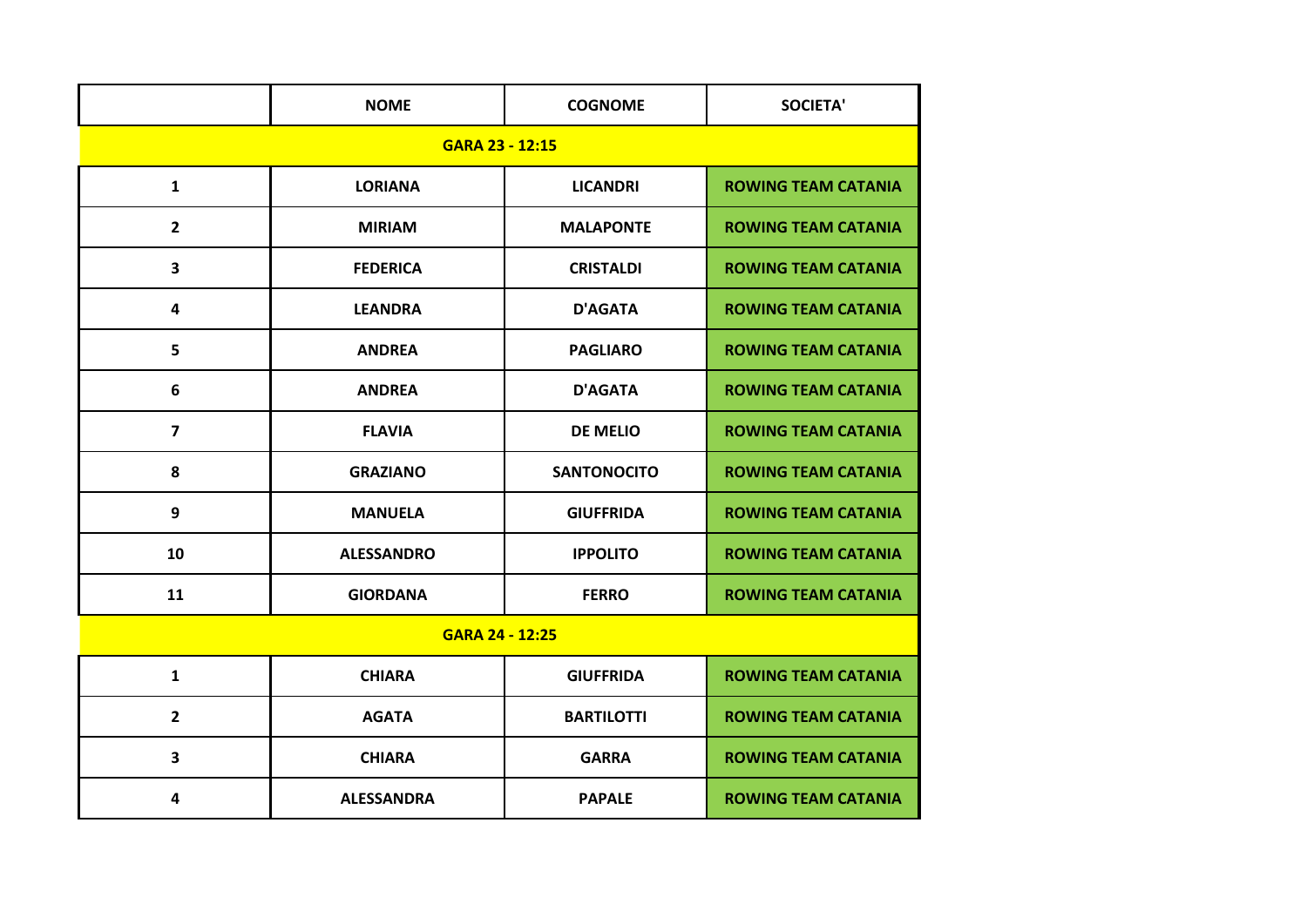| 5  | <b>VALERIA</b>   | <b>RANNISI</b>        | <b>ROWING TEAM CATANIA</b> |
|----|------------------|-----------------------|----------------------------|
| 6  | <b>ALESSIA</b>   | <b>CARPANZANO</b>     | <b>ROWING TEAM CATANIA</b> |
|    | <b>FEDERICA</b>  | <b>MAMMANA</b>        | <b>ROWING TEAM CATANIA</b> |
| 8  | <b>FRANCESCO</b> | <b>PANEBIANCO</b>     | <b>ROWING TEAM CATANIA</b> |
| 9  | <b>PAOLO</b>     | <b>GILIBERTI</b>      | <b>TEVERE REMO</b>         |
| 10 | <b>VALERIO</b>   | <b>BLANCO Y PINOL</b> | <b>TEVERE REMO</b>         |
|    |                  |                       |                            |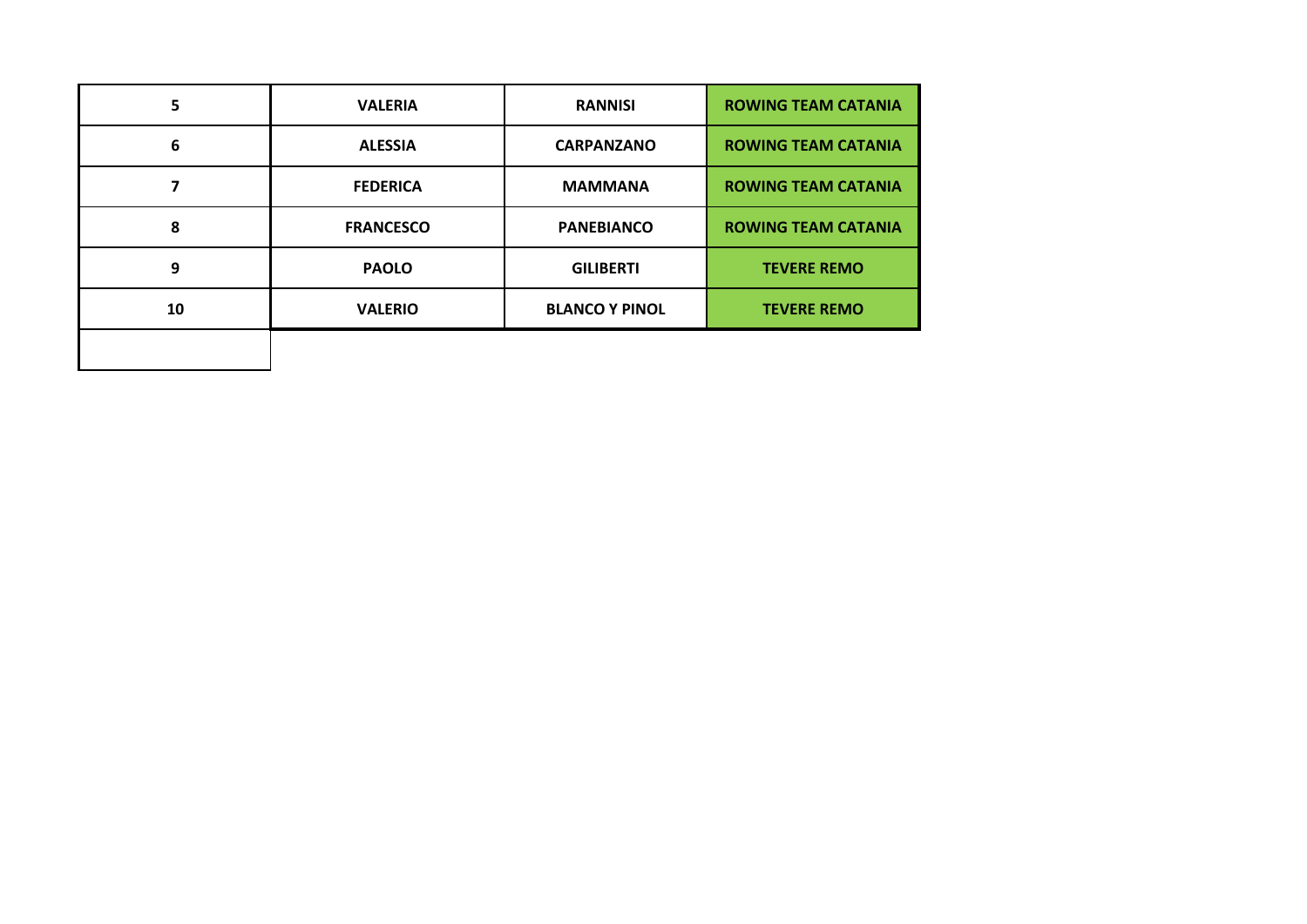| C2 OPEN TEAM CHAMPIONSHIP 2000 4X500 METRI - DOMENICA |                   |                            |                          |                     |                            |
|-------------------------------------------------------|-------------------|----------------------------|--------------------------|---------------------|----------------------------|
|                                                       | <b>NOME</b>       | <b>COGNOME</b>             | <b>CATEGORIA</b>         | <b>NOME TEAM</b>    | SOCIETA'                   |
|                                                       |                   | <b>GARA 26 - ORE 12:45</b> |                          |                     |                            |
|                                                       | ILARIA            | <b>VITALE</b>              | <b>OPEN FEMMINILE</b>    | LE AMAZZONI         | <b>IPPOCAMPO</b>           |
| 1                                                     | <b>FABIANA</b>    | PALLOTTA                   | <b>OPEN FEMMINILE</b>    | LE AMAZZONI         | <b>IPPOCAMPO</b>           |
|                                                       | <b>SARA</b>       | <b>D'ANTONI</b>            | <b>OPEN FEMMINILE</b>    | <b>LE AMAZZONI</b>  | <b>IPPOCAMPO</b>           |
|                                                       | LAURA             | <b>GHIOLDI</b>             | <b>OPEN FEMMINILE</b>    | LE AMAZZONI         | <b>IPPOCAMPO</b>           |
|                                                       | <b>ROBERTA</b>    | <b>BEDIN</b>               | <b>OPEN FEMMINILE</b>    | <b>FIT WOMEN</b>    | <b>FIT-EXPRESS POMEZIA</b> |
| $\overline{\mathbf{2}}$                               | MARINELLA         | MIRANTI                    | <b>OPEN FEMMINILE</b>    | <b>FIT WOMEN</b>    | <b>FIT-EXPRESS POMEZIA</b> |
|                                                       | LACRAMIOARA       | <b>BALANESCU</b>           | <b>OPEN FEMMINILE</b>    | <b>FIT WOMEN</b>    | <b>FIT-EXPRESS POMEZIA</b> |
|                                                       | <b>MELISSA</b>    | <b>BOCCACCI</b>            | <b>OPEN FEMMINILE</b>    | <b>FIT WOMEN</b>    | <b>FIT-EXPRESS POMEZIA</b> |
|                                                       | <b>DUYGU</b>      | <b>TANRIVERDI</b>          | <b>OPEN FEMMINILE</b>    | <b>GIRLS CCR</b>    | <b>CCROMA</b>              |
|                                                       | <b>TETYANA</b>    | <b>GYEROVKIEVINA</b>       | <b>OPEN FEMMINILE</b>    | <b>GIRLS CCR</b>    | <b>CCROMA</b>              |
| 3                                                     | <b>MERCEDES</b>   | <b>NARDONE</b>             | <b>OPEN FEMMINILE</b>    | <b>GIRLS CCR</b>    | <b>CCROMA</b>              |
|                                                       | <b>TANNAZ</b>     | <b>TOOSI MARAGHI</b>       | <b>OPEN FEMMINILE</b>    | <b>GIRLS CCR</b>    | <b>CCROMA</b>              |
|                                                       | <b>SILVIA</b>     | <b>STAZI</b>               | <b>OPEN FEMMINILE</b>    | <b>CC3PONTI1</b>    | <b>CC3PONTI</b>            |
|                                                       | <b>SILVIA</b>     | <b>NATALE</b>              | <b>OPEN FEMMINILE</b>    | <b>CC3PONTI1</b>    | <b>CC3PONTI</b>            |
| 4                                                     | <b>AURORA</b>     | <b>SITTA</b>               | <b>OPEN FEMMINILE</b>    | <b>CC3PONTI1</b>    | <b>CC3PONTI</b>            |
|                                                       | <b>BENEDETTA</b>  | <b>TESTA</b>               | <b>OPEN FEMMINILE</b>    | <b>CC3PONTI1</b>    | <b>CC3PONTI</b>            |
|                                                       | ERICA             | <b>RESTUCCIA</b>           | <b>OPEN FEMMINILE</b>    | <b>CC3PONTI 2</b>   | <b>CC3PONTI</b>            |
|                                                       | <b>RACHELE</b>    | <b>CASTORO</b>             | <b>OPEN FEMMINILE</b>    | <b>CC3PONTI 2</b>   | <b>CC3PONTI</b>            |
| 5                                                     | <b>CHIARA</b>     | <b>TAMBURRINI</b>          | <b>OPEN FEMMINILE</b>    | <b>CC3PONTI 2</b>   | <b>CC3PONTI</b>            |
|                                                       | <b>GIULIA</b>     | <b>TEDESCHI</b>            | <b>OPEN FEMMINILE</b>    | <b>CC3PONTI 2</b>   | <b>CC3PONTI</b>            |
|                                                       | KATIA             | <b>FLACCO</b>              | <b>OPEN FEMMINILE</b>    | <b>ROSAREMO ASD</b> | <b>ROSAREMO ASD</b>        |
|                                                       | <b>SIMONA</b>     | LAVAZZA                    | <b>OPEN FEMMINILE</b>    | <b>ROSAREMO ASD</b> | <b>ROSAREMO ASD</b>        |
| 6                                                     | <b>ALESSANDRA</b> | <b>AURELI</b>              | <b>OPEN FEMMINILE</b>    | <b>ROSAREMO ASD</b> | <b>ROSAREMO ASD</b>        |
|                                                       | <b>CLAUDIA</b>    | <b>DEGASPERI</b>           | <b>OPEN FEMMINILE</b>    | <b>ROSAREMO ASD</b> | <b>ROSAREMO ASD</b>        |
|                                                       | <b>ANNA</b>       | <b>BONAFEDE</b>            | <b>OVER 50 FEMMINILE</b> | <b>TEAM DIONISO</b> | <b>HEAVEN</b>              |
|                                                       | <b>FRANCESCA</b>  | GHIRALDELLO                | <b>OVER 50 FEMMINILE</b> | <b>TEAM DIONISO</b> | <b>HEAVEN</b>              |
| 7                                                     | LAURA             | <b>TRETTEL</b>             | <b>OVER 50 FEMMINILE</b> | <b>TEAM DIONISO</b> | <b>HEAVEN</b>              |
|                                                       | ALESSANDRA        | <b>BENEDETTI</b>           | <b>OVER 50 FEMMINILE</b> | <b>TEAM DIONISO</b> | <b>HEAVEN</b>              |
|                                                       | ANNALISA          | MARI                       | <b>OVER 50 FEMMINILE</b> | <b>CC3PONTI 10</b>  | <b>CC3PONTI</b>            |
|                                                       | ANNACLARA         | SALVATORE                  | <b>OVER 50 FEMMINILE</b> | <b>CC3PONTI 10</b>  | <b>CC3PONTI</b>            |
| 8                                                     | ANNA              | PALOMBA                    | <b>OVER 50 FEMMINILE</b> | <b>CC3PONTI 10</b>  | <b>CC3PONTI</b>            |
|                                                       | PAOLA             | D'ALOJA                    | <b>OVER 50 FEMMINILE</b> | <b>CC3PONTI 10</b>  | <b>CC3PONTI</b>            |
|                                                       |                   | <b>GARA 27 - ORE 13:00</b> |                          |                     |                            |
|                                                       | <b>TOMMASO</b>    | <b>SCHETTINO</b>           | <b>OPEN MIX</b>          | <b>CCANIENE</b>     | <b>CCANIENE</b>            |
|                                                       | LUCA              | <b>AGOLETTO</b>            | <b>OPEN MIX</b>          | <b>CCANIENE</b>     | <b>CCANIENE</b>            |
| 1                                                     | LUDOVICA          | <b>TRAMONTIN</b>           | <b>OPEN MIX</b>          | <b>CCANIENE</b>     | <b>CCANIENE</b>            |
|                                                       | <b>LUCILLA</b>    | <b>AGLIOTTI</b>            | <b>OPEN MIX</b>          | <b>CCANIENE</b>     | <b>CCANIENE</b>            |
|                                                       |                   |                            |                          |                     |                            |

**ANDREA COLLETTA OPEN MIX TEAM ZEUS HEAVEN**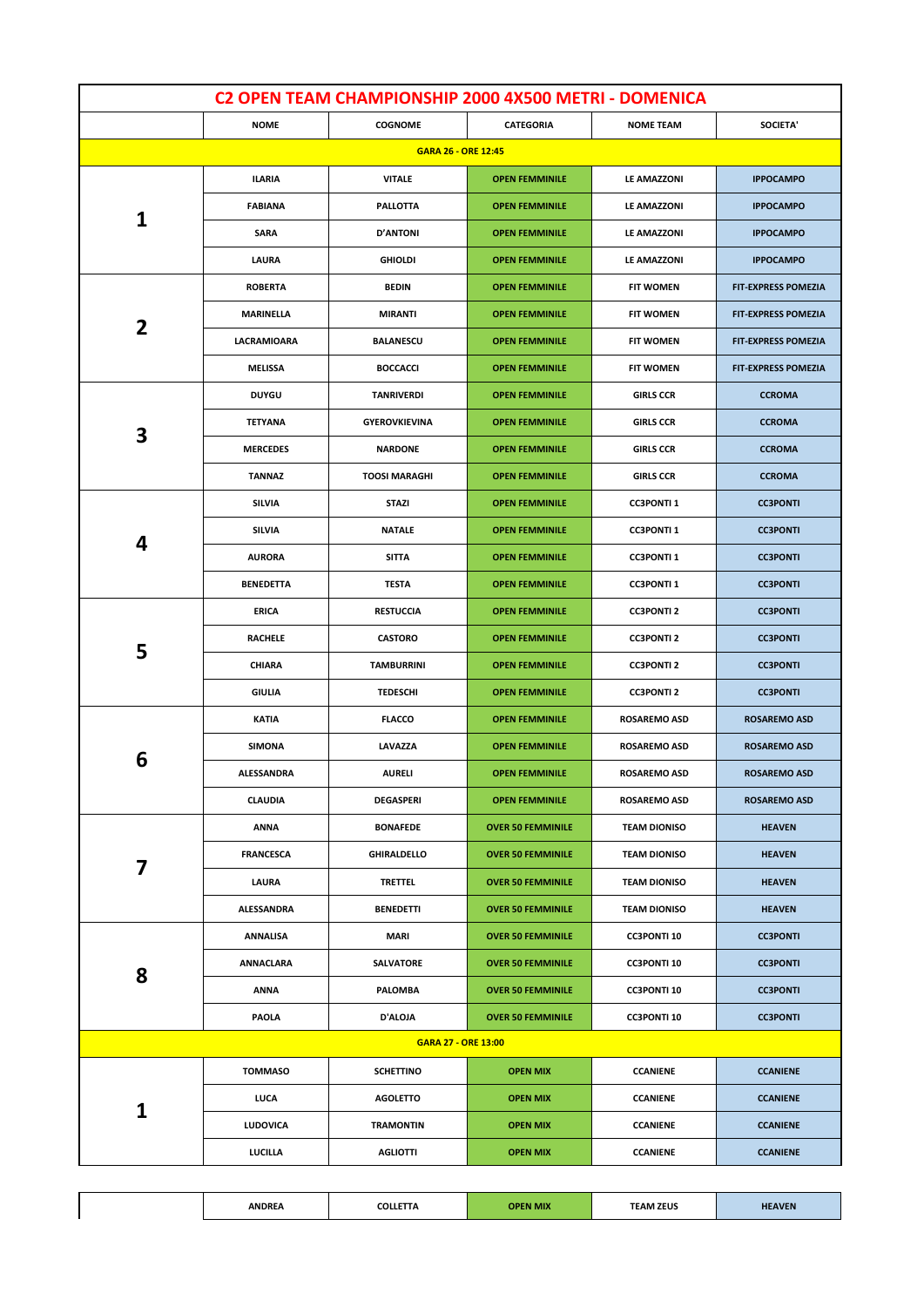| 2  | ILENIA                  | <b>PISASALE</b>        | <b>OPEN MIX</b>    | <b>TEAM ZEUS</b>                             | <b>HEAVEN</b>              |
|----|-------------------------|------------------------|--------------------|----------------------------------------------|----------------------------|
|    | <b>ORIANA</b>           | CAGGIANO               | <b>OPEN MIX</b>    | <b>TEAM ZEUS</b>                             | <b>HEAVEN</b>              |
|    | <b>MICHELE</b>          | <b>TASSINI</b>         | <b>OPEN MIX</b>    | <b>TEAM ZEUS</b>                             | <b>HEAVEN</b>              |
|    | <b>ENRICO</b>           | <b>BAIETTA</b>         | <b>OPEN MIX</b>    | VALPOLICELLA                                 | <b>GM FITNESS SSD A RL</b> |
|    | <b>DAVIDE</b>           | LAURIOLA               | <b>OPEN MIX</b>    | VALPOLICELLA                                 | <b>GM FITNESS SSD A RL</b> |
| 3  | <b>MICHELA</b>          | CASAGRANDE             | <b>OPEN MIX</b>    | VALPOLICELLA                                 | <b>GM FITNESS SSD A RL</b> |
|    | <b>GIULIA</b>           | <b>CORDIOLI</b>        | <b>OPEN MIX</b>    | VALPOLICELLA                                 | <b>GM FITNESS SSD A RL</b> |
|    | <b>ANNA</b>             | <b>FERRARELLO</b>      | <b>OPEN MIX</b>    | <b>DEMOLITORI</b>                            | <b>ROWING TEAM CATANIA</b> |
|    | <b>MICHELE</b>          | DI DIO                 | <b>OPEN MIX</b>    | <b>DEMOLITORI</b>                            | <b>ROWING TEAM CATANIA</b> |
| 4  | <b>GABRIELE</b>         | DI DIO                 | <b>OPEN MIX</b>    | <b>DEMOLITORI</b>                            | <b>ROWING TEAM CATANIA</b> |
|    | <b>GIROLAMO</b>         | <b>PATANIA</b>         | <b>OPEN MIX</b>    | <b>DEMOLITORI</b>                            | <b>ROWING TEAM CATANIA</b> |
|    | <b>MAURIZIO</b>         | <b>MANCINI</b>         | PL MIX             | <b>TEAM APOLLO</b>                           | <b>HEAVEN</b>              |
|    | <b>FERNANDO</b>         | DE LA RIVA             | <b>PL MIX</b>      | <b>TEAM APOLLO</b>                           | <b>HEAVEN</b>              |
| 5  | <b>GIULIA</b>           | <b>CIANCHI</b>         | PL MIX             | <b>TEAM APOLLO</b>                           | <b>HEAVEN</b>              |
|    | TIZIANA                 | <b>MICOLITTI</b>       | PL MIX             | <b>TEAM APOLLO</b>                           | <b>HEAVEN</b>              |
|    | <b>FRANCESCO</b>        | <b>PROCACCIANTI</b>    | <b>PL MIX</b>      | <b>DLF CHIUSI</b>                            | <b>D.L.F. CHIUSI</b>       |
|    | <b>GUIDO</b>            | <b>BONANOMI</b>        | PL MIX             | <b>DLF CHIUSI</b>                            | <b>D.L.F. CHIUSI</b>       |
| 6  | <b>ELISA</b>            | <b>MARCHETTI</b>       | PL MIX             | <b>DLF CHIUSI</b>                            | <b>D.L.F. CHIUSI</b>       |
|    | <b>FEDERICA</b>         | <b>MURA</b>            | PL MIX             | <b>DLF CHIUSI</b>                            | <b>D.L.F. CHIUSI</b>       |
|    | <b>CAROL</b>            | <b>CONCEPT 2</b>       | OVER 50 MIX        | <b>TEAM CAROL</b>                            | <b>HEAVEN</b>              |
| 7  | LUIGI                   | <b>ROMEO</b>           | <b>OVER 50 MIX</b> | <b>TEAM CAROL</b>                            | <b>HEAVEN</b>              |
|    | <b>MASSIMO</b>          | <b>GALLETTI</b>        | <b>OVER 50 MIX</b> | <b>TEAM CAROL</b>                            | <b>HEAVEN</b>              |
|    | <b>MARIA ELISABETTA</b> | <b>MALGIERI</b>        | <b>OVER 50 MIX</b> | <b>TEAM CAROL</b>                            | <b>HEAVEN</b>              |
|    | <b>ANGELO</b>           | CALCAGNO               | <b>OVER 50 MIX</b> | <b>GAME OVER</b>                             | <b>IPPOCAMPO</b>           |
| 8  | <b>IVA</b>              | <b>RUPIL</b>           | <b>OVER 50 MIX</b> | <b>GAME OVER</b>                             | <b>IPPOCAMPO</b>           |
|    | <b>ANTONIETTA</b>       | <b>MOCCIARO</b>        | <b>OVER 50 MIX</b> | <b>GAME OVER</b>                             | <b>IPPOCAMPO</b>           |
|    | SALVATORE               | <b>DOMINA</b>          | <b>OVER 50 MIX</b> | <b>GAME OVER</b>                             | <b>IPPOCAMPO</b>           |
|    | <b>FRANCESCA</b>        | <b>DE TIBERIIS</b>     | <b>OVER 50 MIX</b> | <b>I BELLI DI ROMA</b>                       | <b>CCROMA</b>              |
| 9  | JULIA                   | <b>PAPPARODOPOULUS</b> | <b>OVER 50 MIX</b> | <b>I BELLI DI ROMA</b>                       | <b>CCROMA</b>              |
|    | PAOLO                   | <b>FABRIZI</b>         | OVER 50 MIX        | <b>I BELLI DI ROMA</b>                       | <b>CCROMA</b>              |
|    | <b>FRANCESCO</b>        | <b>RENZI</b>           | <b>OVER 50 MIX</b> | <b>I BELLI DI ROMA</b>                       | <b>CCROMA</b>              |
|    | <b>FEDERICO</b>         | <b>TIBERI</b>          | <b>OVER 50 MIX</b> | <b>GLI IMPRENDITORI</b><br><b>CANOTTIERI</b> | <b>CCROMA</b>              |
| 10 | PATRIZIA                | <b>BORBONI</b>         | <b>OVER 50 MIX</b> | <b>GLI IMPRENDITORI</b><br><b>CANOTTIERI</b> | <b>CCROMA</b>              |
|    | LAURA                   | PALAGI                 | <b>OVER 50 MIX</b> | <b>GLI IMPRENDITORI</b><br><b>CANOTTIERI</b> | <b>CCROMA</b>              |
|    | <b>GIANLCUA</b>         | <b>MORELLI</b>         | <b>OVER 50 MIX</b> | <b>GLI IMPRENDITORI</b><br><b>CANOTTIERI</b> | <b>CCROMA</b>              |
|    | LUCA                    | <b>PETRONE</b>         | <b>OVER 50 MIX</b> | <b>CC3PONTI 13</b>                           | <b>CC3PONTI</b>            |
|    | <b>STEFANO</b>          | <b>CAMPONOVO</b>       | <b>OVER 50 MIX</b> | <b>CC3PONTI 13</b>                           | <b>CC3PONTI</b>            |
| 11 | <b>DANIELA</b>          | GIANZI                 | <b>OVER 50 MIX</b> | <b>CC3PONTI 13</b>                           | <b>CC3PONTI</b>            |
|    | <b>BARBARA</b>          | <b>DE BELLIS</b>       | <b>OVER 50 MIX</b> | <b>CC3PONTI 13</b>                           | <b>CC3PONTI</b>            |

| <b>GARA 28 - ORE 13:15</b> |                      |                 |                     |                  |                 |
|----------------------------|----------------------|-----------------|---------------------|------------------|-----------------|
|                            | <b>FABIO MASSIMO</b> | <b>CORREALE</b> | <b>UNDER 18 MIX</b> | <b>CC3PONTI4</b> | <b>CC3PONTI</b> |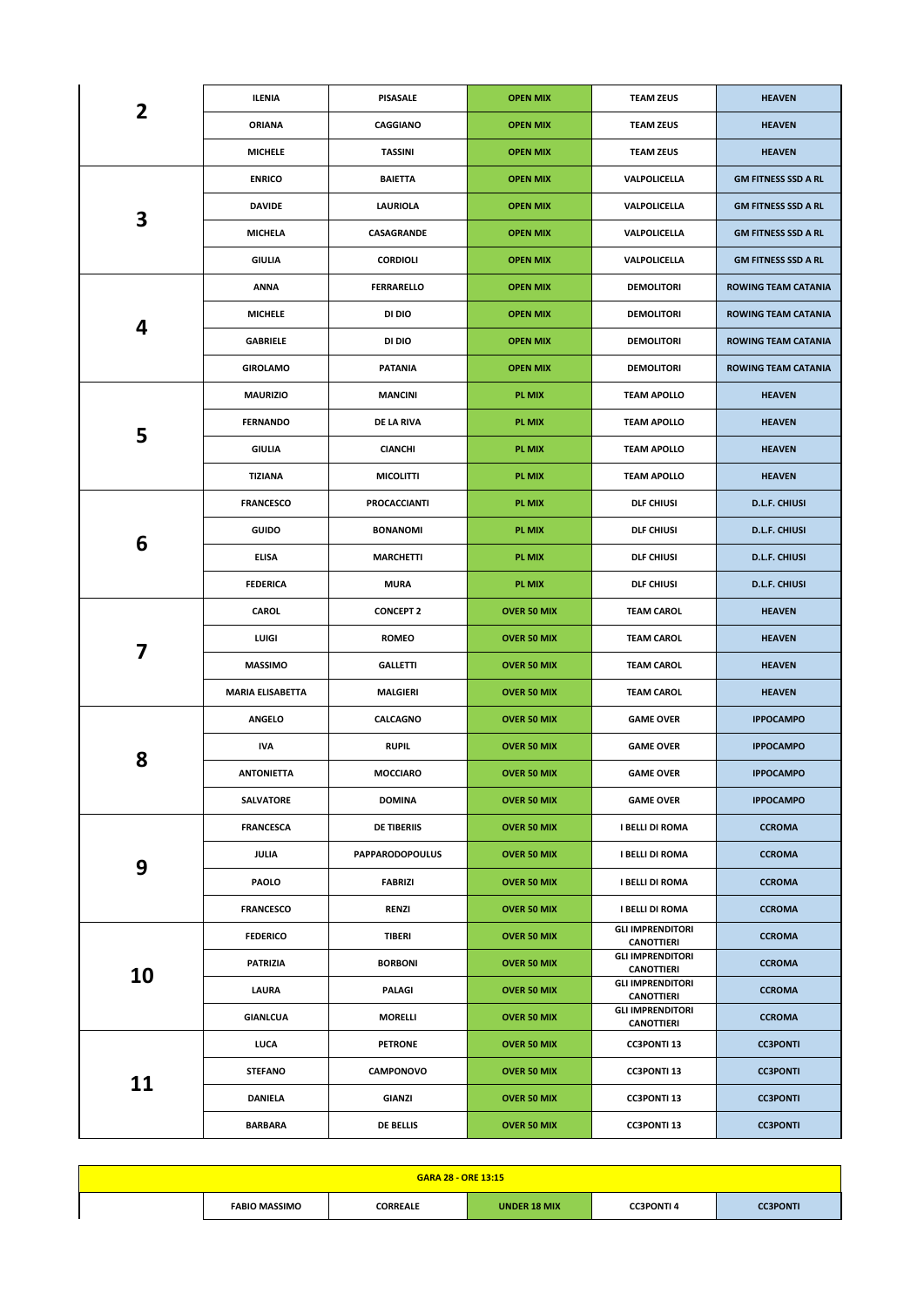|              | <b>GINEVRA</b>          | <b>MANCINI</b>     | <b>UNDER 18 MIX</b>         | <b>CC3PONTI4</b>       | <b>CC3PONTI</b>  |
|--------------|-------------------------|--------------------|-----------------------------|------------------------|------------------|
| 1            | LUCREZIA                | <b>MANCINI</b>     | <b>UNDER 18 MIX</b>         | <b>CC3PONTI4</b>       | <b>CC3PONTI</b>  |
|              | <b>GOFFREDO</b>         | <b>BIAVA</b>       | <b>UNDER 18 MIX</b>         | <b>CC3PONTI4</b>       | <b>CC3PONTI</b>  |
|              | MARIANNA                | <b>CALAMO</b>      | <b>UNDER 18 MIX</b>         | <b>CC3PONTI 5</b>      | <b>CC3PONTI</b>  |
|              | <b>VITTORIA</b>         | CARNOVALE          | <b>UNDER 18 MIX</b>         | <b>CC3PONTI 5</b>      | <b>CC3PONTI</b>  |
| $\mathbf{2}$ | <b>PAOLO</b>            | <b>GARELLI</b>     | <b>UNDER 18 MIX</b>         | <b>CC3PONTI 5</b>      | <b>CC3PONTI</b>  |
|              | <b>GIULIO</b>           | GARELLI            | <b>UNDER 18 MIX</b>         | <b>CC3PONTI 5</b>      | <b>CC3PONTI</b>  |
|              | LUISA                   | <b>MARSONER</b>    | <b>PL FEMMINILE</b>         | <b>TEAM AFRODITE</b>   | <b>HEAVEN</b>    |
|              | GIULIA                  | ZAPPACOSTA         | <b>PL FEMMINILE</b>         | <b>TEAM AFRODITE</b>   | <b>HEAVEN</b>    |
| 3            | OLGA                    | <b>MICOLITTI</b>   | <b>PL FEMMINILE</b>         | <b>TEAM AFRODITE</b>   | <b>HEAVEN</b>    |
|              | <b>TIZIANA</b>          | <b>MICOLITTI</b>   | <b>PL FEMMINILE</b>         | <b>TEAM AFRODITE</b>   | <b>HEAVEN</b>    |
|              | <b>MARIKO</b>           | SHIKAKURA          | <b>OVER 50 PL FEMMINILE</b> | <b>TEAM ARES</b>       | <b>HEAVEN</b>    |
|              | <b>ELISABETTA</b>       | <b>CANNAS</b>      | <b>OVER 50 PL FEMMINILE</b> | <b>TEAM ARES</b>       | <b>HEAVEN</b>    |
| 4            | DANIELA                 | <b>SESSANO</b>     | <b>OVER 50 PL FEMMINILE</b> | <b>TEAM ARES</b>       | <b>HEAVEN</b>    |
|              | <b>ROSSANA</b>          | <b>GERUSSI</b>     | <b>OVER 50 PL FEMMINILE</b> | <b>TEAM ARES</b>       | <b>HEAVEN</b>    |
|              | <b>MARIA GRAZIA</b>     | <b>BARBERI</b>     | <b>OVER 50 PL FEMMINILE</b> | <b>CC3PONTI 11</b>     | <b>CC3PONTI</b>  |
|              | CARLA                   | <b>GHEZZI</b>      | <b>OVER 50 PL FEMMINILE</b> | <b>CC3PONTI 11</b>     | <b>CC3PONTI</b>  |
| 5            | <b>SUSANNA</b>          | <b>PESSAH</b>      | <b>OVER 50 PL FEMMINILE</b> | <b>CC3PONTI 11</b>     | <b>CC3PONTI</b>  |
|              | <b>GIUSEPPINA</b>       | <b>GIAMBERTONE</b> | <b>OVER 50 PL FEMMINILE</b> | <b>CC3PONTI 11</b>     | <b>CC3PONTI</b>  |
|              | <b>MONICA</b>           | <b>GIANNINI</b>    | <b>OVER 50 PL FEMMINILE</b> | <b>CC3PONTI 12</b>     | <b>CC3PONTI</b>  |
| 6            | <b>MARIA ANTONIETTA</b> | <b>GIANNINI</b>    | <b>OVER 50 PL FEMMINILE</b> | <b>CC3PONTI 12</b>     | <b>CC3PONTI</b>  |
|              | <b>MIRTA</b>            | <b>ANGELINI</b>    | <b>OVER 50 PL FEMMINILE</b> | <b>CC3PONTI 12</b>     | <b>CC3PONTI</b>  |
|              | MONICA ALESSANDRA       | <b>TONETTI</b>     | <b>OVER 50 PL FEMMINILE</b> | <b>CC3PONTI 12</b>     | <b>CC3PONTI</b>  |
|              | <b>FAUSTA</b>           | <b>MATTEI</b>      | <b>OVER 50 PL FEMMINILE</b> | <b>CC3PONTI 14</b>     | <b>CC3PONTI</b>  |
| 7            | PAOLA                   | <b>CAPUANI</b>     | <b>OVER 50 PL FEMMINILE</b> | <b>CC3PONTI 14</b>     | <b>CC3PONTI</b>  |
|              | <b>MARINA</b>           | LALLI              | <b>OVER 50 PL FEMMINILE</b> | <b>CC3PONTI 14</b>     | <b>CC3PONTI</b>  |
|              | DANIELA                 | SEBASTIANI         | <b>OVER 50 PL FEMMINILE</b> | <b>CC3PONTI 14</b>     | <b>CC3PONTI</b>  |
|              | <b>ENRICO</b>           | <b>OTTAVI</b>      | OVER 50 PL MIX              | <b>FALANGE LEGGERA</b> | <b>IPPOCAMPO</b> |
| 8            | <b>ROMINA</b>           | <b>PAGLIARO</b>    | <b>OVER 50 PL MIX</b>       | <b>FALANGE LEGGERA</b> | <b>IPPOCAMPO</b> |
|              | <b>ANTONIETTA</b>       | <b>MOCCIARO</b>    | OVER 50 PL MIX              | <b>FALANGE LEGGERA</b> | <b>IPPOCAMPO</b> |
|              | <b>PAOLO</b>            | PALAZZI            | <b>OVER 50 PL MIX</b>       | <b>FALANGE LEGGERA</b> | <b>IPPOCAMPO</b> |
|              | <b>MAURO</b>            | <b>AINZU</b>       | OVER 50 PL MIX              | <b>CC3PONTI 7</b>      | <b>CC3PONTI</b>  |
| 9            | <b>ROBERTO</b>          | <b>MENASCI</b>     | <b>OVER 50 PL MIX</b>       | <b>CC3PONTI 7</b>      | <b>CC3PONTI</b>  |
|              | SIMONA                  | MARIANTONI         | <b>OVER 50 PL MIX</b>       | <b>CC3PONTI 7</b>      | <b>CC3PONTI</b>  |
|              | RAFFAELLA               | <b>POLIMANTI</b>   | OVER 50 PL MIX              | <b>CC3PONTI 7</b>      | <b>CC3PONTI</b>  |

| <b>GARA 29 - ORE 13:30</b> |                |                      |                          |                   |                 |  |
|----------------------------|----------------|----------------------|--------------------------|-------------------|-----------------|--|
|                            | <b>GIACOMO</b> | <b>DE ANGELIS</b>    | <b>UNDER 18 MASCHILE</b> | <b>CC3PONTI 6</b> | <b>CC3PONTI</b> |  |
|                            | <b>DAVIDE</b>  | <b>CRISTOFOLETTI</b> | <b>UNDER 18 MASCHILE</b> | <b>CC3PONTI 6</b> | <b>CC3PONTI</b> |  |
|                            |                |                      |                          |                   |                 |  |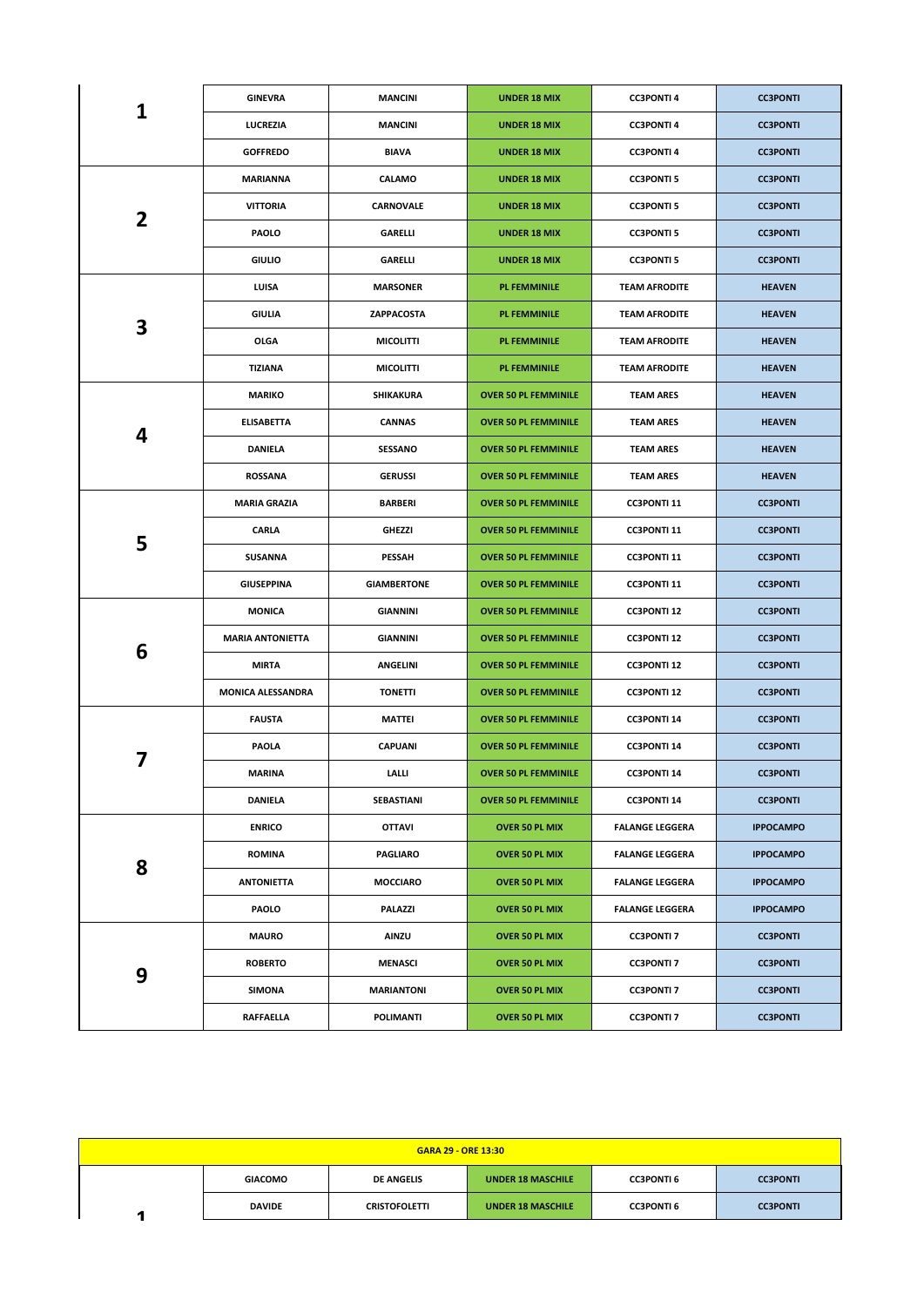| ┻              | <b>LORENZO</b>      | <b>SCIAVICCO</b>          | <b>UNDER 18 MASCHILE</b> | <b>CC3PONTI 6</b>    | <b>CC3PONTI</b>         |
|----------------|---------------------|---------------------------|--------------------------|----------------------|-------------------------|
|                | <b>NICOLÒ</b>       | <b>GALASSI</b>            | <b>UNDER 18 MASCHILE</b> | <b>CC3PONTI 6</b>    | <b>CC3PONTI</b>         |
|                | <b>RICCARDO</b>     | <b>MICOLITTI</b>          | <b>OVER 50 MASCHILE</b>  | <b>TEAM ADE</b>      | <b>HEAVEN</b>           |
|                | <b>MASSIMILIANO</b> | <b>TULLIO</b>             | <b>OVER 50 MASCHILE</b>  | <b>TEAM ADE</b>      | <b>HEAVEN</b>           |
| 2              | <b>MARCO</b>        | <b>AMBROSETTI</b>         | <b>OVER 50 MASCHILE</b>  | <b>TEAM ADE</b>      | <b>HEAVEN</b>           |
|                | <b>EMILIANO</b>     | <b>GENTILI</b>            | <b>OVER 50 MASCHILE</b>  | <b>TEAM ADE</b>      | <b>HEAVEN</b>           |
|                | GIANCARLO           | <b>ESPOSITO</b>           | <b>OVER 50 MASCHILE</b>  | <b>SIAMO NOI</b>     | <b>IPPOCAMPO</b>        |
|                | <b>MICHELE</b>      | <b>MURANO</b>             | <b>OVER 50 MASCHILE</b>  | <b>SIAMO NOI</b>     | <b>IPPOCAMPO</b>        |
| 3              | <b>LORENZO</b>      | <b>TONZIELLO</b>          | <b>OVER 50 MASCHILE</b>  | <b>SIAMO NOI</b>     | <b>IPPOCAMPO</b>        |
|                | <b>DIEGO</b>        | <b>CAMBARERI</b>          | <b>OVER 50 MASCHILE</b>  | SIAMO NOI            | <b>IPPOCAMPO</b>        |
|                | <b>MAURO</b>        | <b>MANCINI</b>            | <b>OVER 50 MASCHILE</b>  | <b>CCR VINTAGE</b>   | <b>CCROMA</b>           |
|                | <b>MASSIMO</b>      | <b>IACCARINI</b>          | <b>OVER 50 MASCHILE</b>  | <b>CCR VINTAGE</b>   | <b>CCROMA</b>           |
| 4              | <b>STEFANO</b>      | <b>PACACCIO</b>           | <b>OVER 50 MASCHILE</b>  | <b>CCR VINTAGE</b>   | <b>CCROMA</b>           |
|                | <b>FABIO</b>        | <b>MICOZZI</b>            | <b>OVER 50 MASCHILE</b>  | <b>CCR VINTAGE</b>   | <b>CCROMA</b>           |
|                | <b>PAOLO</b>        | <b>FABRIZI</b>            | <b>OVER 50 MASCHILE</b>  | <b>SUPER 4</b>       | <b>CCROMA</b>           |
|                | <b>FRANCESCO</b>    | <b>RENZI</b>              | <b>OVER 50 MASCHILE</b>  | <b>SUPER 4</b>       | <b>CCROMA</b>           |
| 5              | <b>GIORGIO</b>      | <b>CALO</b>               | <b>OVER 50 MASCHILE</b>  | <b>SUPER 4</b>       | <b>CCROMA</b>           |
|                | <b>FEDERICO</b>     | <b>TIBERI</b>             | <b>OVER 50 MASCHILE</b>  | <b>SUPER 4</b>       | <b>CCROMA</b>           |
|                | PAOLO               | <b>RAMONI</b>             | <b>OVER 50 MASCHILE</b>  | SPORTINSIEME         | <b>SPORTINSIEME ASD</b> |
|                | <b>MARCO</b>        | <b>DE MATTEIS</b>         | <b>OVER 50 MASCHILE</b>  | <b>SPORTINSIEME</b>  | <b>SPORTINSIEME ASD</b> |
| 6              | <b>MORENO</b>       | DI GIOVANNI               | <b>OVER 50 MASCHILE</b>  | SPORTINSIEME         | <b>SPORTINSIEME ASD</b> |
|                | <b>FRANCESCO</b>    | <b>VENUTI</b>             | <b>OVER 50 MASCHILE</b>  | SPORTINSIEME         | <b>SPORTINSIEME ASD</b> |
|                | <b>DANIELE</b>      | <b>CAMPO</b>              | <b>OVER 50 MASCHILE</b>  | <b>CC3PONTI 8</b>    | <b>CC3PONTI</b>         |
|                | <b>ALESSANDRO</b>   | <b>BARRETTA</b>           | <b>OVER 50 MASCHILE</b>  | <b>CC3PONTI 8</b>    | <b>CC3PONTI</b>         |
| 7              | <b>DARIO</b>        | <b>LIOTO</b>              | <b>OVER 50 MASCHILE</b>  | <b>CC3PONTI8</b>     | <b>CC3PONTI</b>         |
|                | ANDREA              | CAVALIERE                 | <b>OVER 50 MASCHILE</b>  | <b>CC3PONTI 8</b>    | <b>CC3PONTI</b>         |
|                | <b>FRANCESCO</b>    | PAPPALARDI                | <b>OVER 50 MASCHILE</b>  | <b>CC3PONTI 9</b>    | <b>CC3PONTI</b>         |
|                | <b>MARCO</b>        | CARAPACCHIO               | <b>OVER 50 MASCHILE</b>  | <b>CC3PONTI 9</b>    | <b>CC3PONTI</b>         |
| 8              | <b>ROBERTO</b>      | <b>IORI</b>               | <b>OVER 50 MASCHILE</b>  | <b>CC3PONTI 9</b>    | <b>CC3PONTI</b>         |
|                | <b>ANTONIO</b>      | <b>RICCIARDI</b>          | <b>OVER 50 MASCHILE</b>  | <b>CC3PONTI 9</b>    | <b>CC3PONTI</b>         |
|                |                     | <b>GARA 30- ORE 13:45</b> |                          |                      |                         |
|                | <b>ROBERTO</b>      | <b>IORI</b>               | <b>OPEN MASCHILE</b>     | <b>TEAM ARTEMIDE</b> | <b>HEAVEN</b>           |
|                | LEONARDO            | <b>VIOLA</b>              | <b>OPEN MASCHILE</b>     | <b>TEAM ARTEMIDE</b> | <b>HEAVEN</b>           |
| 1              | <b>GABRIELE</b>     | <b>CIOFFI</b>             | <b>OPEN MASCHILE</b>     | <b>TEAM ARTEMIDE</b> | <b>HEAVEN</b>           |
|                | <b>IVAN</b>         | <b>SERRATI</b>            | <b>OPEN MASCHILE</b>     | <b>TEAM ARTEMIDE</b> | <b>HEAVEN</b>           |
|                | <b>DIEGO</b>        | <b>CAMBARERI</b>          | <b>OPEN MASCHILE</b>     | <b>LEGIONARI</b>     | <b>IPPOCAMPO</b>        |
|                | LEONARDO            | <b>MORELLI</b>            | <b>OPEN MASCHILE</b>     | <b>LEGIONARI</b>     | <b>IPPOCAMPO</b>        |
| $\overline{2}$ | <b>PIETRO</b>       | <b>AMATO</b>              | <b>OPEN MASCHILE</b>     | <b>LEGIONARI</b>     | <b>IPPOCAMPO</b>        |
|                | <b>MARCO</b>        | <b>LIPPOLIS</b>           | <b>OPEN MASCHILE</b>     | <b>LEGIONARI</b>     | <b>IPPOCAMPO</b>        |
|                | <b>MARIO</b>        | LOY                       | <b>OPEN MASCHILE</b>     | <b>BOYS CCR</b>      | <b>CCROMA</b>           |
|                | <b>ANDREA</b>       | <b>TAMAGNINI</b>          | <b>OPEN MASCHILE</b>     | <b>BOYS CCR</b>      | <b>CCROMA</b>           |
| 3              | <b>YURI</b>         | <b>GARBUGLIA</b>          | <b>OPEN MASCHILE</b>     | <b>BOYS CCR</b>      | <b>CCROMA</b>           |